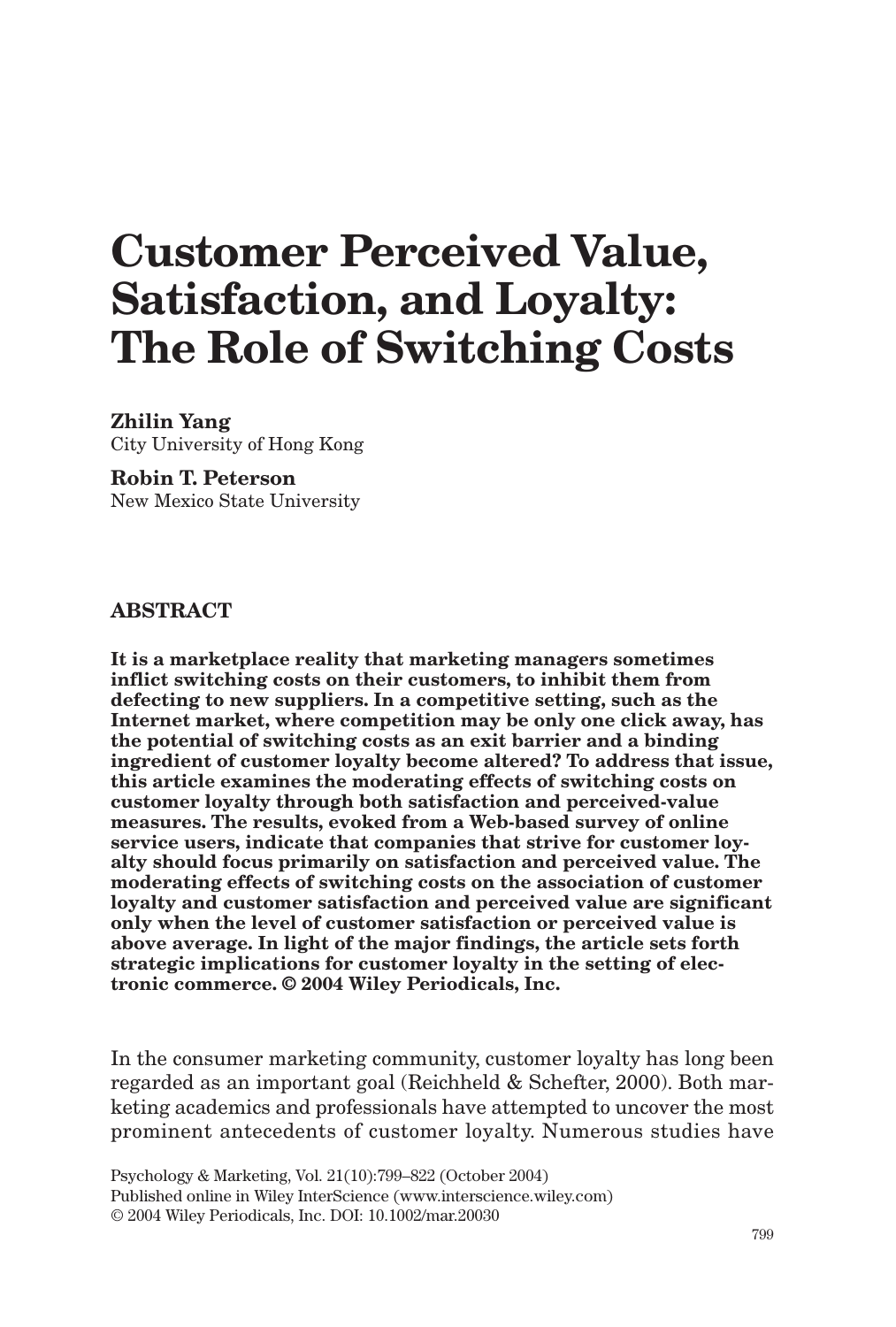pointed out that two of the more effective means of generating customer loyalty are to delight customers (Lee, Lee, & Feick, 2001; Oliver, 1999) and to deliver superior value derived from excellent services and quality products (Parasuraman & Grewal, 2000). In addition, some scholars argue that switching costs, as a key moderating variable, can significantly influence customer loyalty through such determinants as customer satisfaction (Fornell, 1992; Lee et al., 2001; Oliver, 1999) and perceived value (Neal, 1999; Woodruff, 1997).

Only a moderate amount of empirical research has been conducted to examine the relationships among customer loyalty, satisfaction, switching costs, and customer value. No empirical study to date has investigated these constructs in a single framework. The complicated interrelationships among these constructs have not been fully uncovered and understood (T. O. Jones & Sasser, 1995; Reichheld & Sasser, 1990). Also, empirical studies from the marketing and economic streams have produced contradictory findings regarding the roles of switching costs in determining customer loyalty (Viard, 2002). Researchers argue that the moderating effect of switching costs on customer loyalty is contingent on situational variables such as the types of businesses, customers, and products, and may not always be significant (C. C. Nielson, 1996). Moreover, although the moderating effect of switching costs on the satisfaction–loyalty relationship has been researched, its impact on the relationship between perceived value and loyalty has essentially been ignored.

The present study attempts to reduce this gap by investigating the interrelationships among the four constructs in the setting of businessto-consumer electronic commerce. The approach employed by the authors involves a consideration of customer satisfaction and perceived value as they interact with switching costs. Specifically, the following three research questions are examined:

- What are the roles of customer satisfaction and perceived value in producing online customer loyalty?
- Is customer satisfaction mediating the effect of customer-perceived value on customer loyalty?
- How do switching costs moderate the effect of customer satisfaction and perceived value on customer loyalty?

This study may contribute to the body of relationship marketing knowledge in several ways. First, it assesses the influence of perceived value on customer loyalty and the mediating role of satisfaction in the value–loyalty relationship. Second, it not only addresses the issue of the ambiguous effect of switching costs on loyalty suggested by previous work but also examines the moderating effect of switching costs on the satisfaction–loyalty and value–loyalty relationships. The overall moderating effects of switching costs upon customer loyalty have been found to be insignificant. However, the results reveal that significant moderating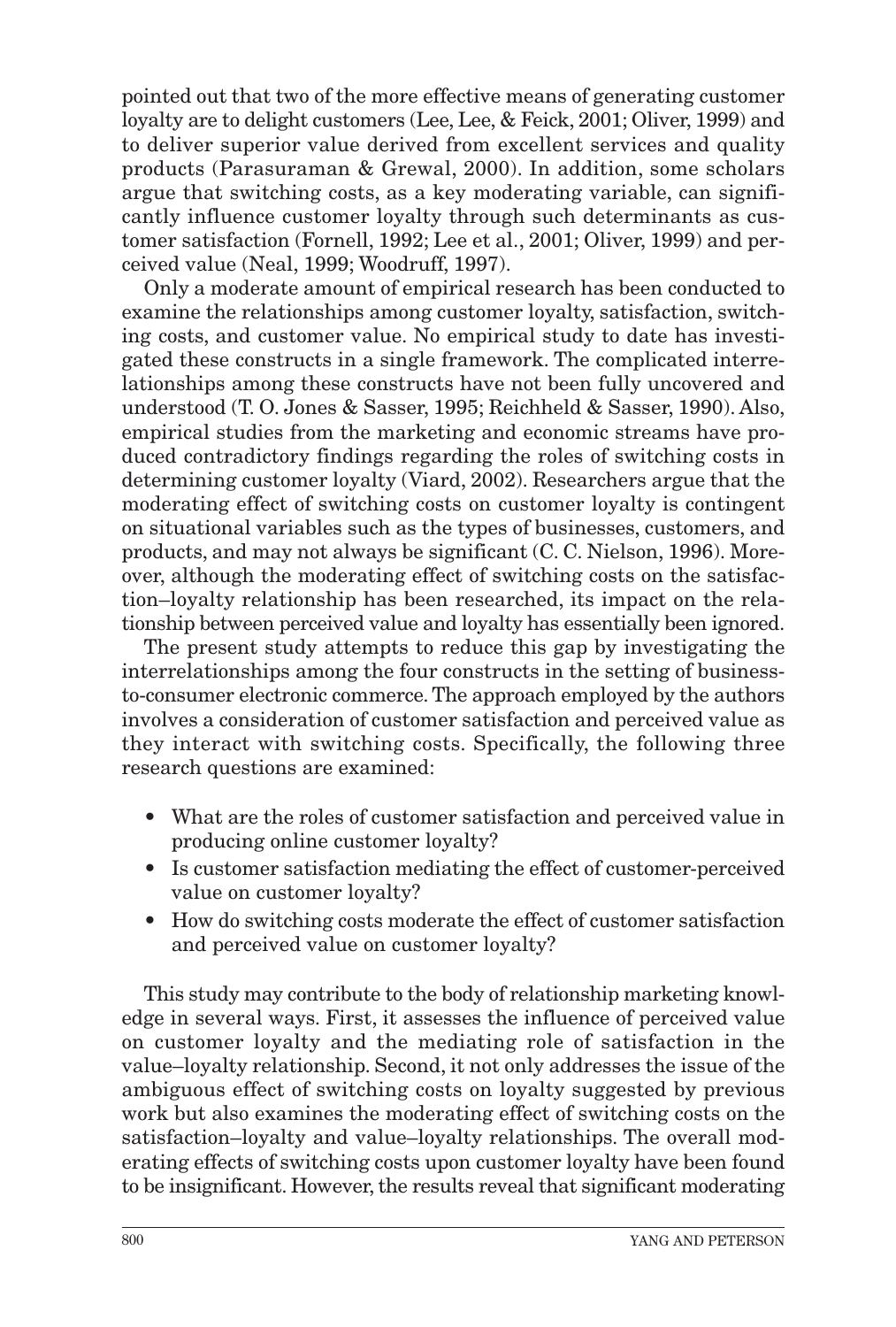effects do exist when the level of customer satisfaction or perceived value is above average. Third, the study establishes a measure of online customer satisfaction. The scale consists of five salient dimensions—customer services, order fulfillment, ease of use, product portfolio, and security/privacy. The study involves an application to a rapidly developed industry, online services, to test the propositions. Researchers have recently called for devoting more efforts to understanding customer behaviors on online services (cf. Yang, Peterson, & Cai, 2003; Zeithaml, Parasuraman, & Malhotra, 2002).

## **CONCEPTUAL FRAMEWORK AND HYPOTHESES**

The conceptual framework guiding this study is presented in Figure 1. Based on the literature review, the authors have generated four hypotheses associated with the model. These hypotheses focus on the interrelationships among customer satisfaction, perceived value, and customer loyalty. In addition, the moderating effects of switching costs on the association of customer loyalty with customer satisfaction and perceived value have been proposed.

# **Customer Loyalty**

Experience indicates that defining and measuring brand loyalty is extremely difficult. Researchers have used both attitudinal and behavioral measures to define and assess this variable (Oliver, 1999; Zeithaml,



**Figure 1.** Conceptual model.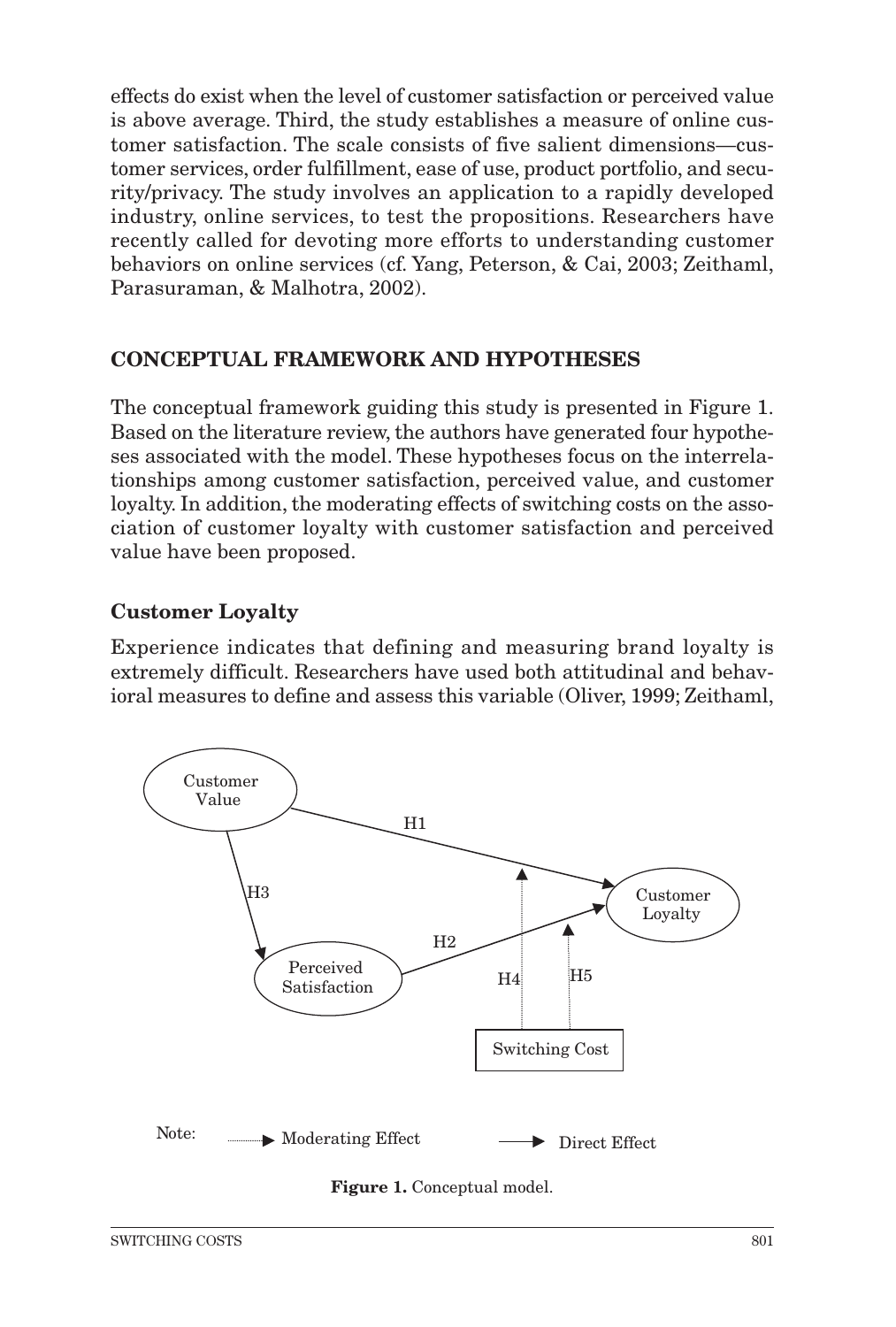2000). From an attitudinal perspective, customer loyalty has been viewed by some researchers as a specific desire to continue a relationship with a service provider (Czepiel & Gilmore, 1987). From a behavioral view, customer loyalty is defined as repeat patronage, that is, the proportion of times a purchaser chooses the same product or service in a specific category compared to the total number of purchases made by the purchaser in that category (Neal, 1999). The dilemma lies in the fact that intention may not lead to action, and repeated buying behavior may not reflect intentions.

To overcome these drawbacks, Oliver (1999) has proposed four ascending brand-loyalty stages according to the cognition–affect–conation pattern. The first stage is cognitive loyalty. Customers are loyal to a brand based on their information on that brand. The next phase is affective loyalty, which refers to customer liking or positive attitudes toward a brand. The third step is conative loyalty or behavioral intention. This is a deeply held commitment to buy—a "good intention." This desire may result in unrealized action. The last stage is action loyalty, where customers convert intentions into actions. Customers at this stage experience action inertia, coupled with a desire to overcome obstacles to make a purchase. Although action loyalty is ideal, it is difficult to observe and is often equally difficult to measure. As a compromise, most researchers tend to employ the conative or behavioral-intention measure.

Loyalty can be of substantial value to both customers and the firm. Customers are willing to invest their loyalty in business that can deliver superior value relative to the offerings of competitors (Reichheld, 1996). When they are loyal to a firm, consumers may minimize time expended in searching and in locating and evaluating purchase alternatives. Also, customers can avoid the learning process that may consume the time and effort needed to become accustomed to a new vendor.

Customer loyalty is one major driver of success in e-commerce (Reichheld & Schefter, 2000). Loyal customers often will, over time, bring in substantial revenues and demand less time and attention from the firms they patronize. Many customers are inclined to forgive customer-service mishaps, display decreasing sensitivity to price, and disseminate positive word-of-mouth about the business to others. As a result, customer loyalty can be a major source of sustained growth and profit and a strong asset (E. W. Anderson & Mittal, 2000).

#### **Customer-Perceived Value**

Perceived value has its root in equity theory, which considers the ratio of the consumer's outcome/input to that of the service provider's outcome/input (Oliver & DeSarbo, 1988). The equity concept refers to customer evaluation of what is fair, right, or deserved for the perceived cost of the offering (Bolton & Lemon, 1999). Perceived costs include monetary payments and nonmonetary sacrifices such as time consumption,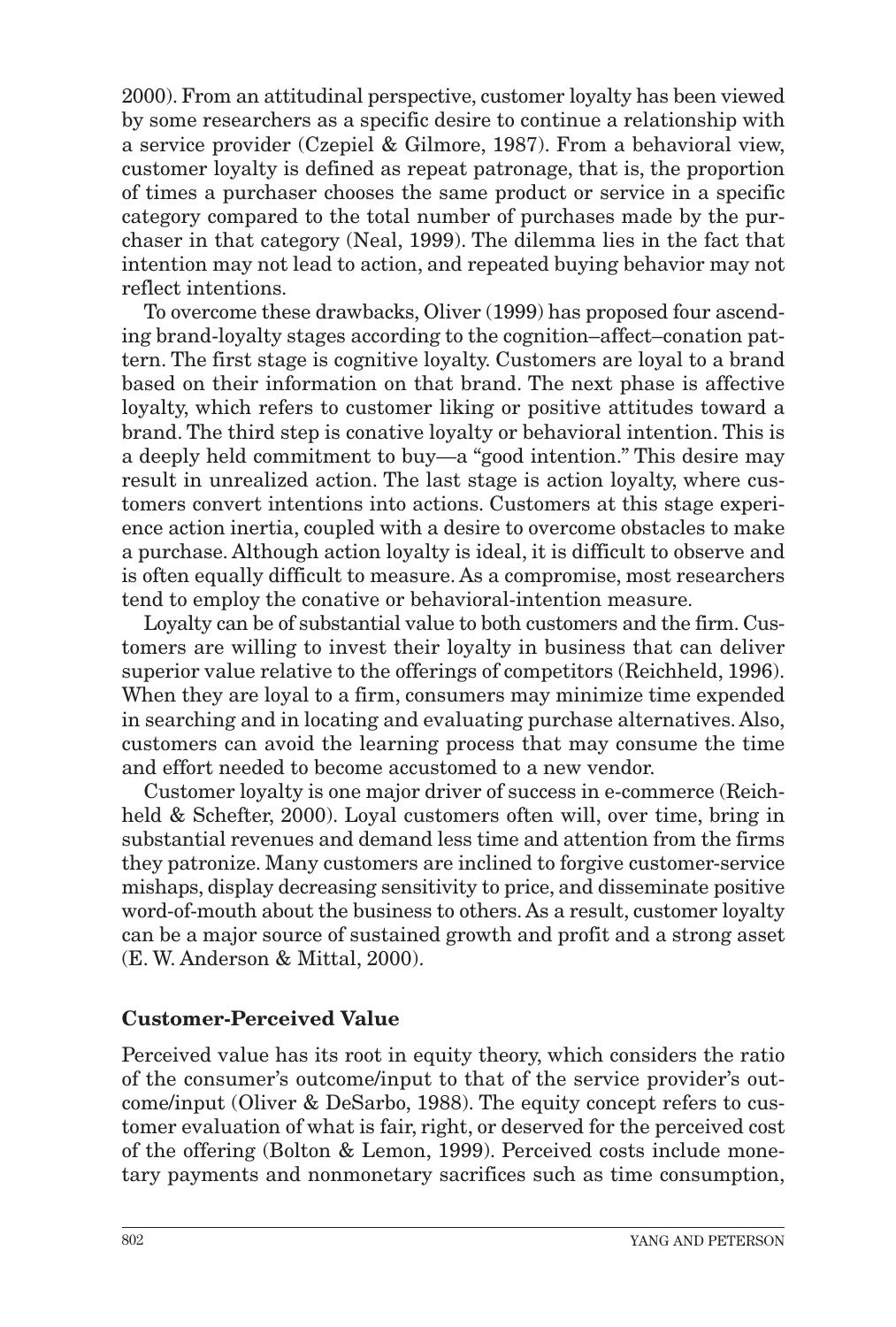energy consumption, and stress experienced by consumers. In turn, customer-perceived value results from an evaluation of the relative rewards and sacrifices associated with the offering. Customers are inclined to feel equitably treated if they perceive that the ratio of their outcome to inputs is comparable to the ratio of outcome to inputs experienced by the company (Oliver & DeSarbo, 1988). And customers often measure a company's ratio of outcome to inputs by making comparisons with its competitors' offerings.

Customer value is "the fundamental basis for all marketing activity" (Holbrook, 1994, p. 22). And high value is one primary motivation for customer patronage. In this regard, Sirdeshmukh, Singh, and Sabol (2002) argue that customer value is a superordinate goal and customer loyalty is a subordinate goal, as it is a behavioral intention. According to goal and action identity theories, a superordinate goal is likely to regulate subordinate goals. Thus, customer value regulates "behavioral intentions of loyalty toward the service provider as long as such relational exchanges provide superior value" (Sirdeshmukh et al., 2002, p. 21). Prior empirical research has identified perceived value as a major determinant of customer loyalty in such settings as telephone services (Bolton & Drew, 1991), airline travel, and retailing services (Sirdeshmukh et al., 2002). Chang and Wildt (1994) report that customer-perceived value has been found to be a major contributor to purchase intention. In light of the preceding discussion and findings, it is proposed that:

**H1:** Customer loyalty will be positively influenced by customer-perceived value.

## **The Mediating Role of Customer Satisfaction in the Value–Loyalty Relationship**

Customer satisfaction remains a worthy pursuit among the consumer marketing community (Oliver, 1999). Certainly, customer satisfaction is a critical focus for effective marketing programs. However, the various definitions that appear in the literature tend to diverge from one another (Szymanski & Henard, 2001). Among the more popular measures, two widely employed approaches are transaction-specific and cumulative or overall satisfaction. The transaction-specific approach defines customer satisfaction as an emotional response by the consumer to the most recent transactional experience with an organization (Oliver, 1993). The associated response occurs at a specific time following consumption, after the choice process has been completed. The affective response varies in intensity depending upon the situational variables that are present. On the other hand, the overall satisfaction perspective views customer satisfaction in a cumulative evaluation fashion that requires summing the satisfaction associated with specific products and various facets of the firm. Some researchers (Cronin & Taylor, 1992; Parasuraman, Zeithaml, & Berry, 1988) consider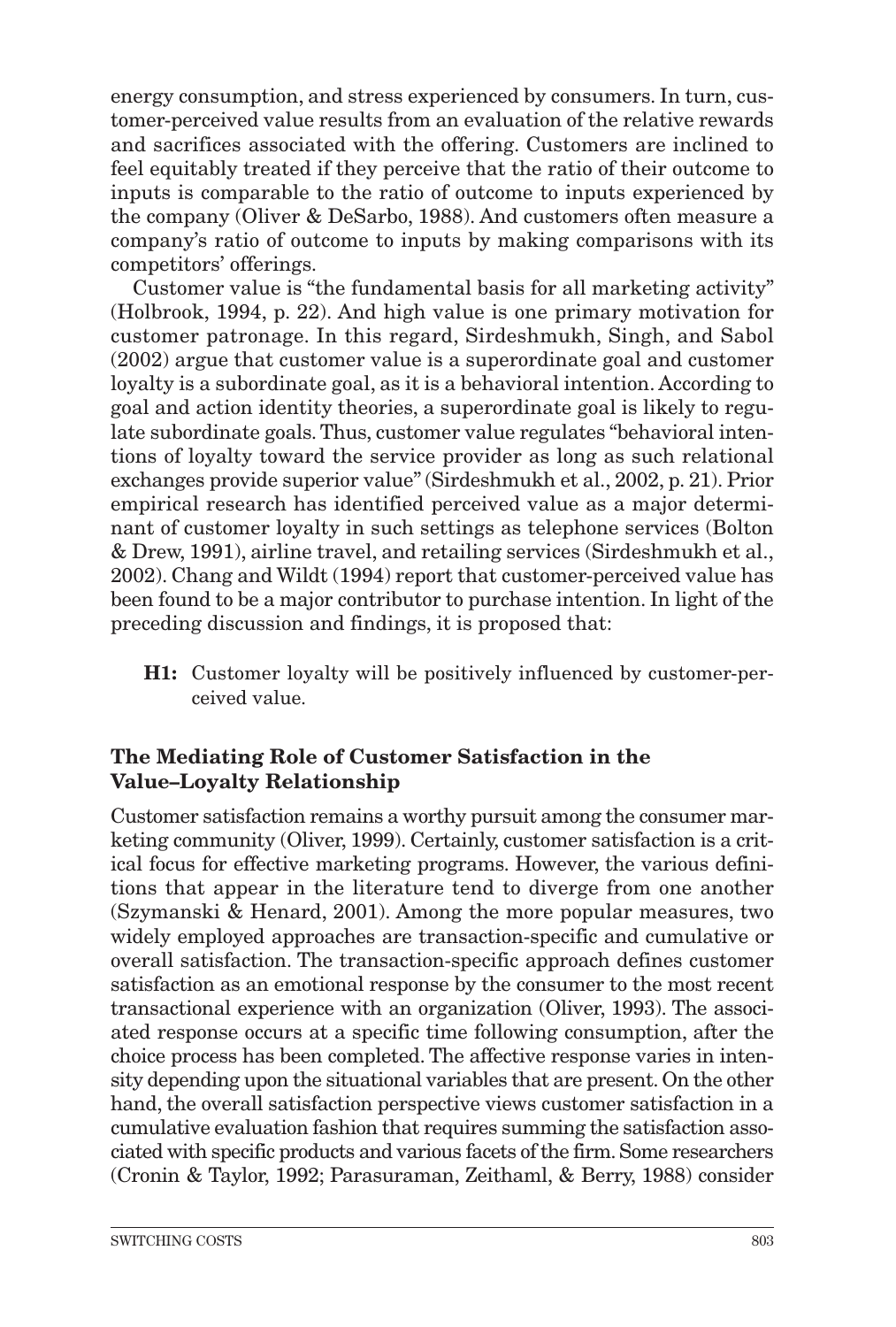overall satisfaction to be primarily a function of perceived service quality. Compared to transactional-specific satisfaction, overall satisfaction reflects customers' cumulative impression of a firm's service performance. In turn, it may serve as a better predictor of customer loyalty.

In the setting of online services, customer satisfaction can be explained by traditional models and two additional conceptual paradigms. The first is the technology adoption model, which proposes that customer intention to adopt a new information technology is primarily determined by the ease of use and the usefulness of the technology (Davis, 1989; Davis, Bagozzi, & Warshaw, 1989). The Internet is, of course, a relatively new form of information technology. If the ease and usefulness of information and communication through the Internet does not outweigh customer losses occasioned by factors such as impersonal experiences, technical difficulties, and learning effort, then customers may simply revert their patronage back to traditional channels. This being the case, the usefulness and ease of use of Internet transactions play a pivotal role in customer satisfaction with online services.

The second additional conceptual paradigm is the transaction-cost approach (TCA) (Williamson, 1975, 1987). Based on two major assumptions regarding human behavior-bounded rationality and opportunism, TCA focuses on transaction uncertainty, asset specificity, and frequency. Devaraj, Fan, and Kohli (2002) have applied TCA to the Internet channel and found that the efficiency of retail transactions was a function of three aspects of transaction costs. These were perceived ease of use, time efficiency, and price saving. A combination of these two models helps in explaining a large portion of customer satisfaction with Internet-based services (Devaraj et al., 2002).

In this study, customer loyalty was attitudinally measured by customers' behavioral intention to continuously or increasingly conduct business with their present company, and their inclination to recommend the company to other persons.This measure has proven to be useful in previous research (Zeithaml, Berry, & Parasuraman, 1996). Satisfied customers tend to have a higher usage level of a service than those who are not satisfied (Bolton & Lemon, 1999; Ram & Jung, 1991). They are more likely to possess a stronger repurchase intention and to recommend the product/service to their acquaintances (Zeithaml et al., 1996). Numerous studies have revealed that customer satisfaction positively affects loyalty (Bloemer, de Ruyter, & Wetzels, 1999; Oliver, 1999; Zeithaml et al., 1996).This relationship would seem to be applicable to Internet e-commerce (Reichheld, Markey, & Hopton, 2000). Therefore, the following hypothesis is advanced:

**H2:** Customer loyalty will be positively influenced by customer satisfaction.

Customer satisfaction, in turn, is hypothesized to be influenced by perceived value. Perceived value, as it has been defined herein, is the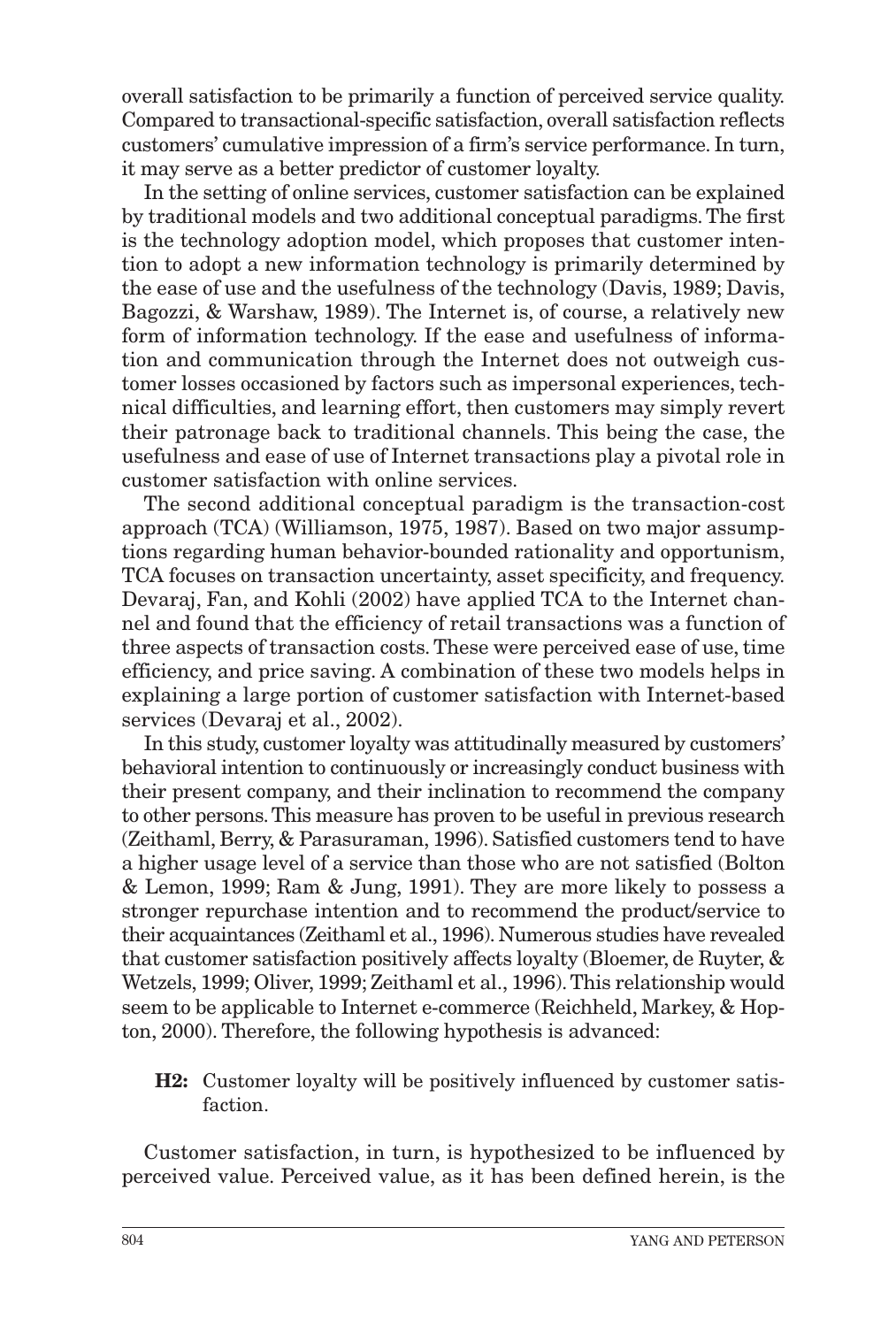ratio of benefits received from providers relative to the costs sacrificed by customers. In essence, it is a variable that reflects the net utility derived from a provider. Customer satisfaction, meanwhile, is defined as an overall positive or negative feeling about the net value of services received from a supplier (Woodruff, 1997). Woodruff (1997) argues that perceived value represents customer cognition of the nature of relational exchanges with their suppliers, and satisfaction reflects customers' overall feeling derived from the perceived value. On the basis of the behavioral model (Fishbein & Ajzen, 1975), affect is significantly influenced by cognition. There is also empirical evidence that customer-perceived value has a positive effect on customer satisfaction with a supplier (E. W. Anderson & Mittal, 2000; Walter, Thilo, & Helfert, 2002). Thus, it is proposed that:

**H3:** Customer satisfaction will be positively influenced by customerperceived value.

## **The Moderating Role of Switching Costs**

Switching costs are not only economic in nature (Morgan & Hunt, 1994) but also can be psychological and emotional (Sharma & Patterson, 2000). Factors influencing switching costs vary in accordance with the type of products, businesses, and customers. For instance, for technology products, technological interbrand incompatibility can increase switching costs (Marinoso, 2001). In the business-to-business setting, switching costs can be classified as hard assets and soft assets (C. C. Nielson, 1996). And transaction-specific assets (TSAs) are a major source of switching costs (Williamson, 1981). For consumers, switching costs include those that are monetary, behavioral, search, and learning related.

How do switching costs affect customer loyalty? Most previous studies have regarded switching costs as a moderator in the satisfaction–loyalty linkage. When switching costs are substantial or the switching processes especially painful, dissatisfied customers are likely to maintain business relationships with existing service providers and resist the dissolution of the relationship (Jackson, 1985; Port, 1980). As such, false loyal rather than committed loyal groups may exist, including defectors, mercenaries, and hostages (T. O. Jones & Sasser, 1995). Research has revealed that switching costs can assume a significant moderating effect on customer loyalty through satisfaction. For instance, Lee, Lee, and Feick (2001) have examined the effect of switching costs on the satisfaction and loyalty linkage in the mobile phone service in France and found that switching costs did impose a moderating effect on customer loyalty. Hauser, Simester, and Wernerfelt (1994) have discovered that substantial switching costs reduce customer sensitivity to perceived satisfaction levels. In the same vein, E.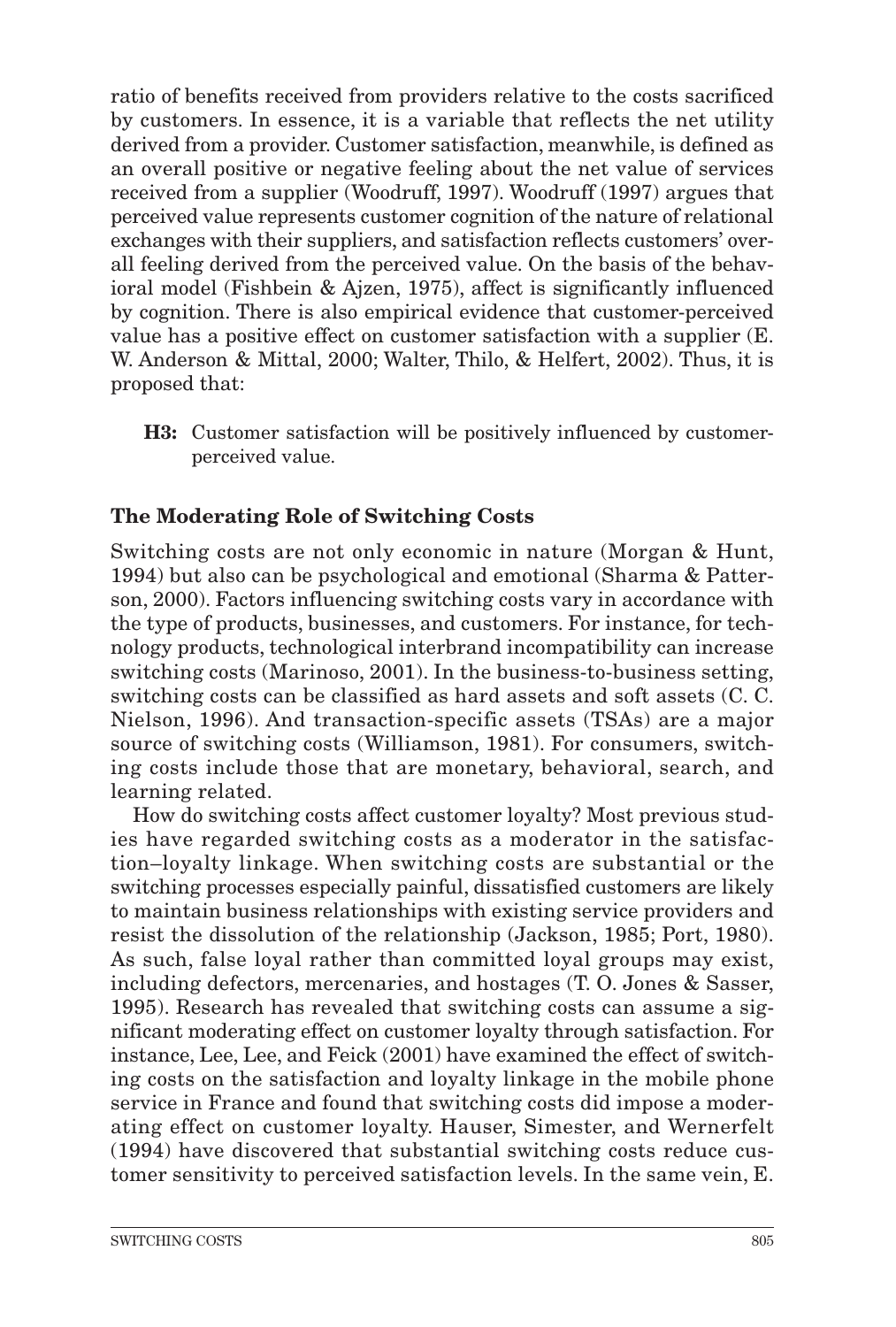W. Anderson and Sullivan (1993) have found a negative relationship between switching costs and customer sensitivity to satisfaction levels in the banking industry. Sharma and Patterson (2000) produced findings indicating that in a personal financial-planning service context, switching costs positively moderate the effect of trust and satisfaction on relationship commitment.

Researchers and practitioners, nevertheless, have raised concerns regarding the role of switching costs. Economists normally propose that the impact of switching cost on customer loyalty is relative, conditioned by two opposing forces (Viard, 2002). Although a firm may institute switching costs for its offerings, its competitors frequently erect various strategies and incentives to assist potential customers in overcoming the barriers. For example, numerous online banks and retail brokerage firms afford cash premiums to new customers as an incentive for switching service providers. Some companies furnish free training and demonstrations to familiarize new users with their offerings and thereby diminish learning expenses. In sum, the net effect of switching efforts will depend upon the strength of the switching costs relative to the corresponding benefits made available.

In the Internet market, the materialization of the Internet as a marketplace force has helped reduce searching costs for price and quality information, and comparisons across stores (Bakos, 1997; Lynch & Ariely, 2000), and has diminished physical travel (J. Nielsen & Norman, 2000). As competition is just a click away, customers appear to face only minimal barriers to switching product or services providers. Competition is, of course, just a click away in the Internet market, and various antiswitching barriers have been embraced by online firms. Hence, some managers have determined that switching costs may no longer be as effective as they were in the past and be contingent upon different business situations. In other words, the moderating role of switching costs warrants further investigation.

At the same time, virtually no empirical study to date examines the role of switching costs in the relationship between customer-perceived value and loyalty (Woodruff, 1997). Given the high correlation between perceived value and customer satisfaction, it may be assumed that switching costs may impose a similar impact on the relationship between customer-perceived value and loyalty as on the satisfaction–loyalty linkage. Thus, the following hypotheses are proposed:

- **H4:** The higher the level of switching costs, the greater is the likelihood that customer satisfaction will lead to greater customer loyalty.
- **H5:** The higher the level of switching costs, the greater is the likelihood that perceived value will lead to greater customer loyalty.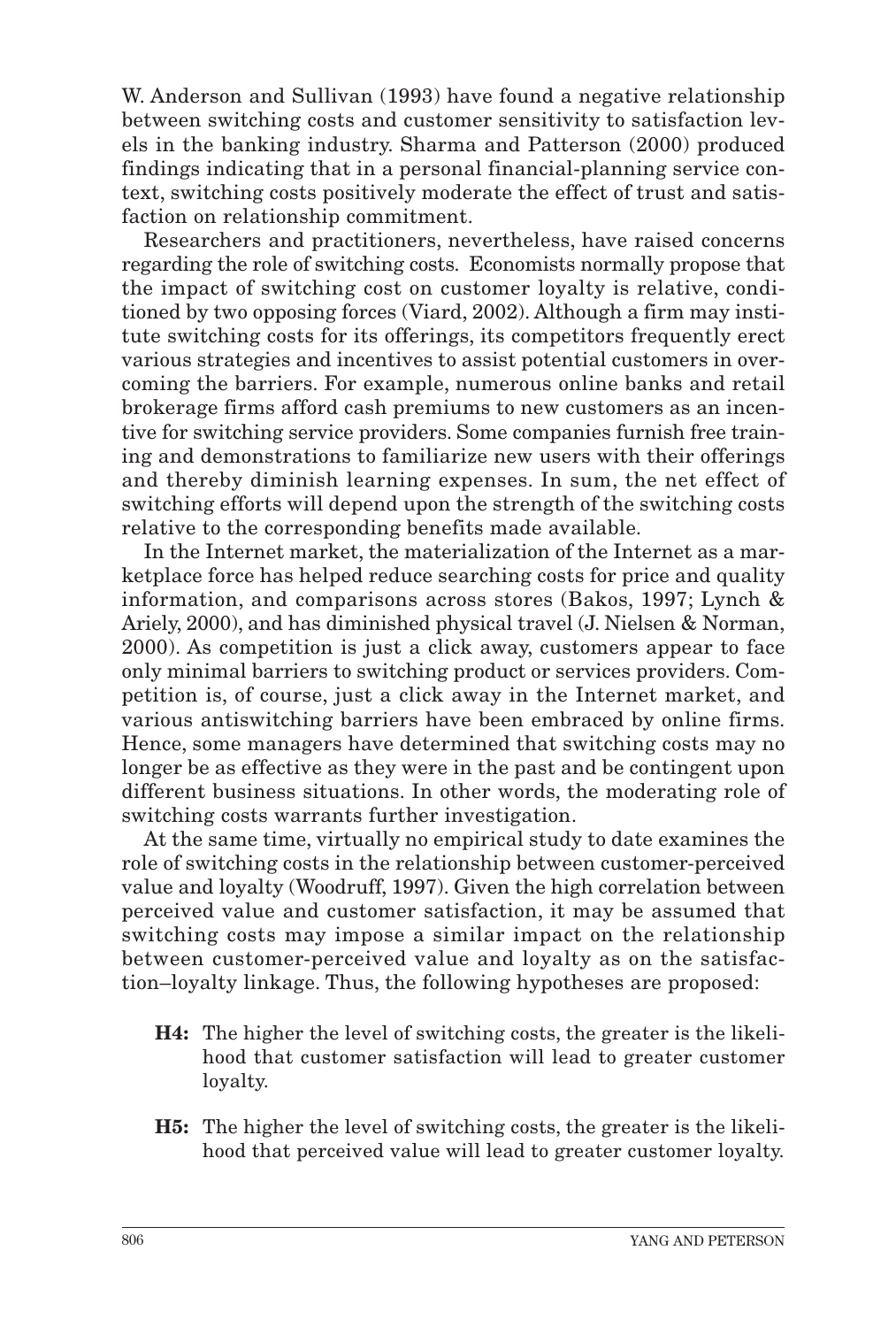#### **RESEARCH DESIGN AND METHOD**

#### **Survey Instrument Development**

Because previous research has not clearly articulated the construct of e-satisfaction, the present study yielded scale items of e-satisfaction through a content analysis of 848 consumer reviews of their online banking experiences.Although the consumer comments (i.e., complaints and compliments) probably do not completely reflect the customer's total experiences with a bank, they do highlight those dimensions of service quality that are of major concern. In the study, all qualified customer reviews were numbered, formatted, and imported to Ethnograph 5.0, a software package designed for content analysis. Based on the first 100 messages, two coders collaborated in developing 68 initial coding words, which made up the primary themes or facets of the overall satisfaction of online services.Two researchers then independently coded the remaining anecdotes. Subsequent discussion identified and resolved all disagreements. The interjudge reliability between the coders calculated by the percentage agreement statistic was 86.6%, which is relatively high according to standards normally employed for statistically assessing interjudge reliability of coding of qualitative data. The content analysis identified 19 dimensions of online customer satisfaction, which were further sorted and regrouped into five dimensions. They were ease of use, customer services, order fulfillment, security/privacy, and product portfolio (for more details, see the Appendix).

Scale items for assessing key constructs, such as customer loyalty, perceived value, and switching costs were adapted from prior studies' validated measures. The respondents were requested to indicate the extent to which they agree or disagree, based on recent online transaction experience, by checking the appropriate response to the questionnaire items regarding the key constructs of the study. For each item, five-point Likert scales anchored by  $1 =$  strongly disagree and  $5 =$  strongly agree with  $3$  = neutral (neither agree nor disagree) as the midpoint were utilized.

Two types of control variables were employed in the study. The first type was demographic including age, education, sex, and income. The second type was usage—usage frequency and intensity of the Internet and services. Limited research evidence of the effect of demographic variables on loyalty was found. In fact, customer behaviors might be better predictors of loyalty. For instance, Johnson, Moe, Fader, Bellman, and Lohse (2000) point out that CD and book shoppers tend to visit fewer sites as they become more experienced with online shopping.

#### **Pretest**

Five academic experts in relationship marketing were asked to assess the face or content validity of the measurement scales. Subsequently, the ques-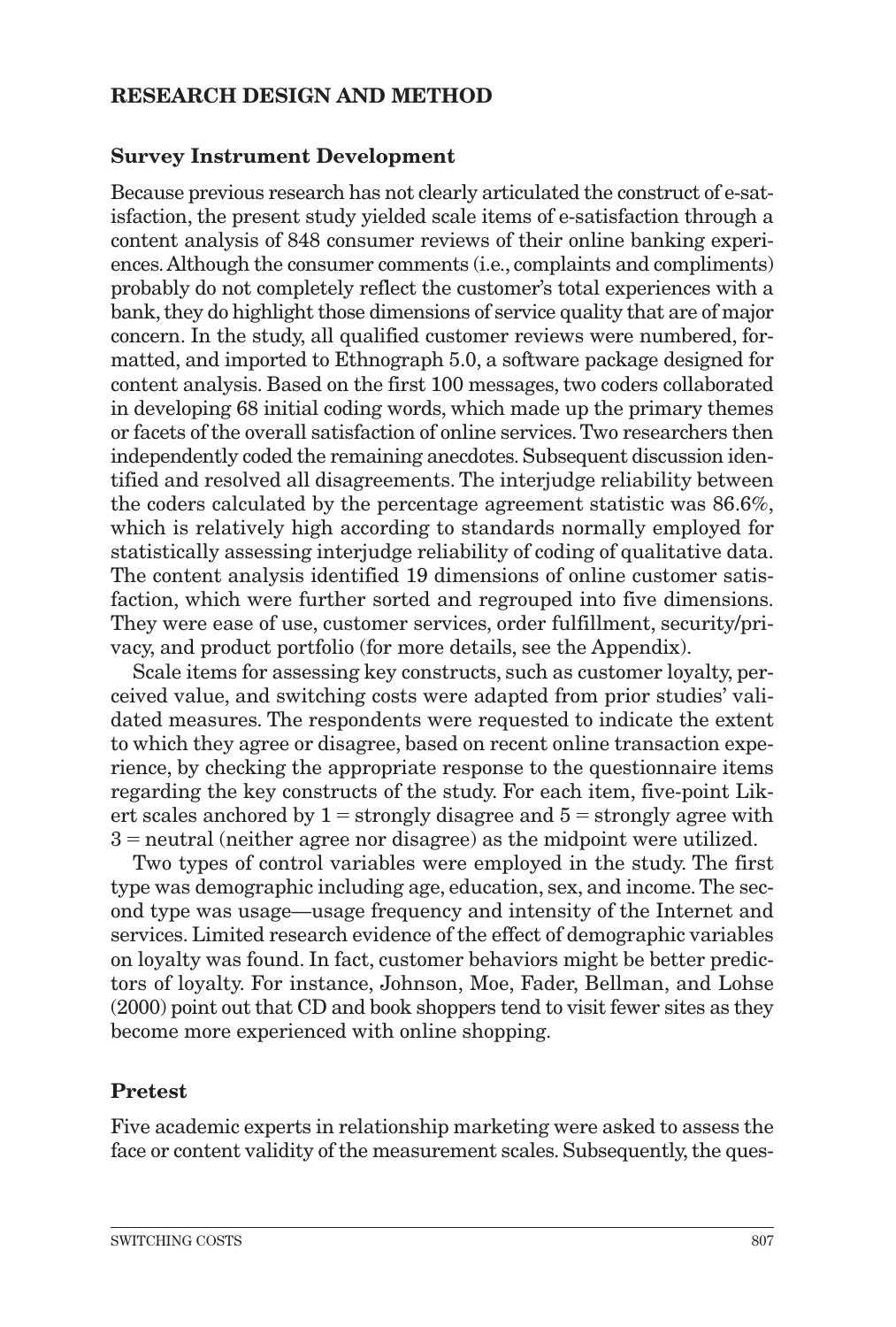tionnaire was forwarded by e-mail attachment to 50 online customers selected from two news groups: online financial investment and e-commerce. A total of 14 respondents replied with useful suggestions. Based on their feedback, the questionnaire was further revised and finalized.

# **Data Collection**

A Web-based survey was employed in the study. A solicitation letter was transmitted by e-mail to 4.000 subjects randomly selected from an e-mailing list provided by an e-mail broker. The e-mail message described the research purpose and invited each receiver to participate in the survey. Sample members who evidenced a willingness to participate were required to click through the URL address provided in the invitation email. A total of 1101 e-mails were returned as undeliverable. Thus, the actual undeliverable rate was 27.5% (1,101 of 4,000), which is similar to the Sheehan and Hoy (2000) study experience (26%). The responses from 257 participants were forwarded to the leading author via e-mail. Of these, 22 were eliminated because they were incomplete or duplicated (the ISP address of each respondent was checked) responses. Thus, the effective sample size was 235 and the final response rate was 8.1% (235 of 2,899).

In this study, 80.8% of the respondents were male; 76.9% were between the ages of 25 and 54; 68.0% had earned a bachelor's degree or higher; and 49.4% had a household income of \$60,000 or above. The characteristics of these respondents were similar to Internet user profiles gathered in other studies (Kehoe, Pitkow, Sutton, Aggarwal, & Rogers, 1999; Sheehan & Hoy, 2000). It was discovered that 74.0% of respondents were living in the United States and the remaining 26.0% were from 17 other countries.

As to the computer and Internet usage profile, 90.2% of the sample had been using personal computers for more than 6 years, 94.1% reported that they logged onto the Internet at least once a day on average, and 64.6% spent more than 6 h per week in browsing Web sites. Table 1 lists means and standard deviations of four constructs and correlations among the 13 variables.

# **MEASURE VALIDATION**

The J. C. Anderson and Gerbing (1988) two-step approach was employed to evaluate the convergent validity for modeled constructs. In the first phase, exploratory factor analysis was conducted to assess the underlying factor structure of the scale items. The issue of common-method variance was then found to be no problem, in that the first factor failed to comprise a majority of the variance and was no general factor in the unrotated factor structure (Podsakoff & Organ, 1986). In the second phase, confirmatory factor analysis was performed. It indicated that all factor load-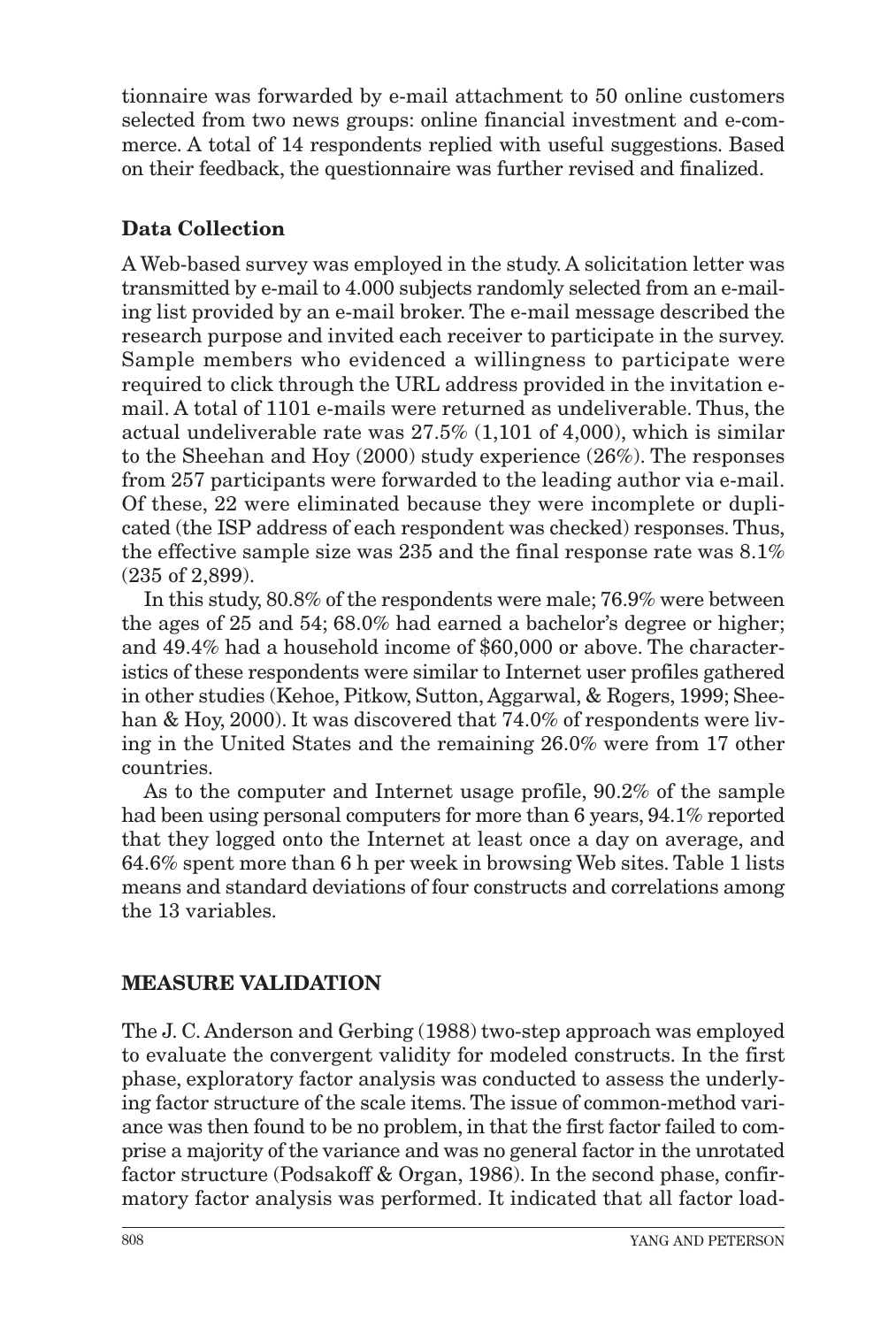|                                                                                                                                                                                                                                                                                                                                                                                             | S<br>$\mathbf{\Omega}$                                                                                                            | 4                                                                                                                                                                                                                                                                                                             | 5                                       | ပ                                                                | $\overline{a}$                                         | $\infty$                                    | $\overline{10}$ | $^{2}$           | 13       |
|---------------------------------------------------------------------------------------------------------------------------------------------------------------------------------------------------------------------------------------------------------------------------------------------------------------------------------------------------------------------------------------------|-----------------------------------------------------------------------------------------------------------------------------------|---------------------------------------------------------------------------------------------------------------------------------------------------------------------------------------------------------------------------------------------------------------------------------------------------------------|-----------------------------------------|------------------------------------------------------------------|--------------------------------------------------------|---------------------------------------------|-----------------|------------------|----------|
| $\circ$<br>3.59<br>Customer loyalty                                                                                                                                                                                                                                                                                                                                                         |                                                                                                                                   |                                                                                                                                                                                                                                                                                                               |                                         |                                                                  |                                                        |                                             |                 |                  |          |
| $\begin{array}{c} 1.00 \\ -0.66 \\ -0.63 \\ -0.03 \\ -0.04 \\ -0.05 \\ -0.05 \\ -0.05 \\ -0.05 \\ -0.05 \\ -0.05 \\ -0.05 \\ -0.05 \\ -0.05 \\ -0.05 \\ -0.05 \\ -0.05 \\ -0.05 \\ -0.05 \\ -0.05 \\ -0.05 \\ -0.05 \\ -0.05 \\ -0.05 \\ -0.05 \\ -0.05 \\ -0.05 \\ -0.05 \\ -0.05 \\ -0.05 \\ -0.05 \\ -0.05 \\ -0.05 \\ -0.05 \\ -0.05 \\ -0.$<br>3.56<br>Perceived value<br>$\mathbf{a}$ | $\begin{array}{c} 1.00 \\ 0.52** \\ 0.01 \\ -0.01 \\ 0.00 \\ 0.00 \\ 0.00 \\ 0.01 \\ 0.01 \\ 0.01 \\ 0.01 \\ 0.04 \\ \end{array}$ |                                                                                                                                                                                                                                                                                                               |                                         |                                                                  |                                                        |                                             |                 |                  |          |
| $\circ \circ \circ$<br>3.76<br>Customer satisfaction<br>ကဲ                                                                                                                                                                                                                                                                                                                                  |                                                                                                                                   |                                                                                                                                                                                                                                                                                                               |                                         |                                                                  |                                                        |                                             |                 |                  |          |
| 1.85<br>Switching costs                                                                                                                                                                                                                                                                                                                                                                     |                                                                                                                                   |                                                                                                                                                                                                                                                                                                               |                                         |                                                                  |                                                        |                                             |                 |                  |          |
| Sex<br>4.5                                                                                                                                                                                                                                                                                                                                                                                  |                                                                                                                                   |                                                                                                                                                                                                                                                                                                               |                                         |                                                                  |                                                        |                                             |                 |                  |          |
| Education<br>$\mathbf{\dot{\circ}}$                                                                                                                                                                                                                                                                                                                                                         |                                                                                                                                   |                                                                                                                                                                                                                                                                                                               |                                         |                                                                  |                                                        |                                             |                 |                  |          |
| Age<br>Ċ,                                                                                                                                                                                                                                                                                                                                                                                   |                                                                                                                                   |                                                                                                                                                                                                                                                                                                               |                                         |                                                                  |                                                        |                                             |                 |                  |          |
| Income<br>œ.                                                                                                                                                                                                                                                                                                                                                                                |                                                                                                                                   |                                                                                                                                                                                                                                                                                                               |                                         |                                                                  |                                                        |                                             |                 |                  |          |
| 10. Internet usage frequency                                                                                                                                                                                                                                                                                                                                                                | $\begin{array}{c} 100 \\ 100 \\ -000 \\ 000 \\ 000 \\ 000 \\ 001 \\ \end{array}$                                                  | $\begin{array}{c} 8888 \\ 1999 \\ 6999 \\ 7999 \\ 889 \\ 1999 \\ 1999 \\ 1999 \\ 1999 \\ 1999 \\ 1999 \\ 1999 \\ 1999 \\ 1999 \\ 1999 \\ 1999 \\ 1999 \\ 1999 \\ 1999 \\ 1999 \\ 1999 \\ 1999 \\ 1999 \\ 1999 \\ 1999 \\ 1999 \\ 1999 \\ 1999 \\ 1999 \\ 1999 \\ 1999 \\ 1999 \\ 1999 \\ 1999 \\ 1999 \\ 199$ | $1.00$<br>$-0.01$<br>$-0.05$<br>$-0.07$ | $\begin{array}{c} 1.00 \\ 0.18*** \\ 0.27** \\ 0.10 \end{array}$ | $\begin{array}{c} 1.00 \\ 0.21** \\ -0.06 \end{array}$ | $\begin{array}{c} 1.00 \\ 0.05 \end{array}$ | $1.00\,$        |                  |          |
| 12. Length of using the                                                                                                                                                                                                                                                                                                                                                                     |                                                                                                                                   |                                                                                                                                                                                                                                                                                                               |                                         |                                                                  |                                                        |                                             |                 |                  |          |
| $\begin{array}{c} 0.12 \\ 0.05 \end{array}$<br>Internet channel                                                                                                                                                                                                                                                                                                                             | $0.09$<br>0.09                                                                                                                    |                                                                                                                                                                                                                                                                                                               |                                         |                                                                  |                                                        |                                             | $0.16*$<br>0.04 |                  |          |
| Service usage frequency<br>13.                                                                                                                                                                                                                                                                                                                                                              | $-0.01$<br>0.09                                                                                                                   | $-0.19***$<br>$-0.13$                                                                                                                                                                                                                                                                                         | $-0.06$<br>$-0.04$                      | $\begin{array}{c} 0.16^* \\ -0.11 \end{array}$                   | $0.14*$<br>0.01                                        | $0.23**$<br>-0.01                           |                 | $1.00$<br>$0.02$ | $1.00\,$ |
| ** $p < 0.01$ ; * $p < 0.05$                                                                                                                                                                                                                                                                                                                                                                |                                                                                                                                   |                                                                                                                                                                                                                                                                                                               |                                         |                                                                  |                                                        |                                             |                 |                  |          |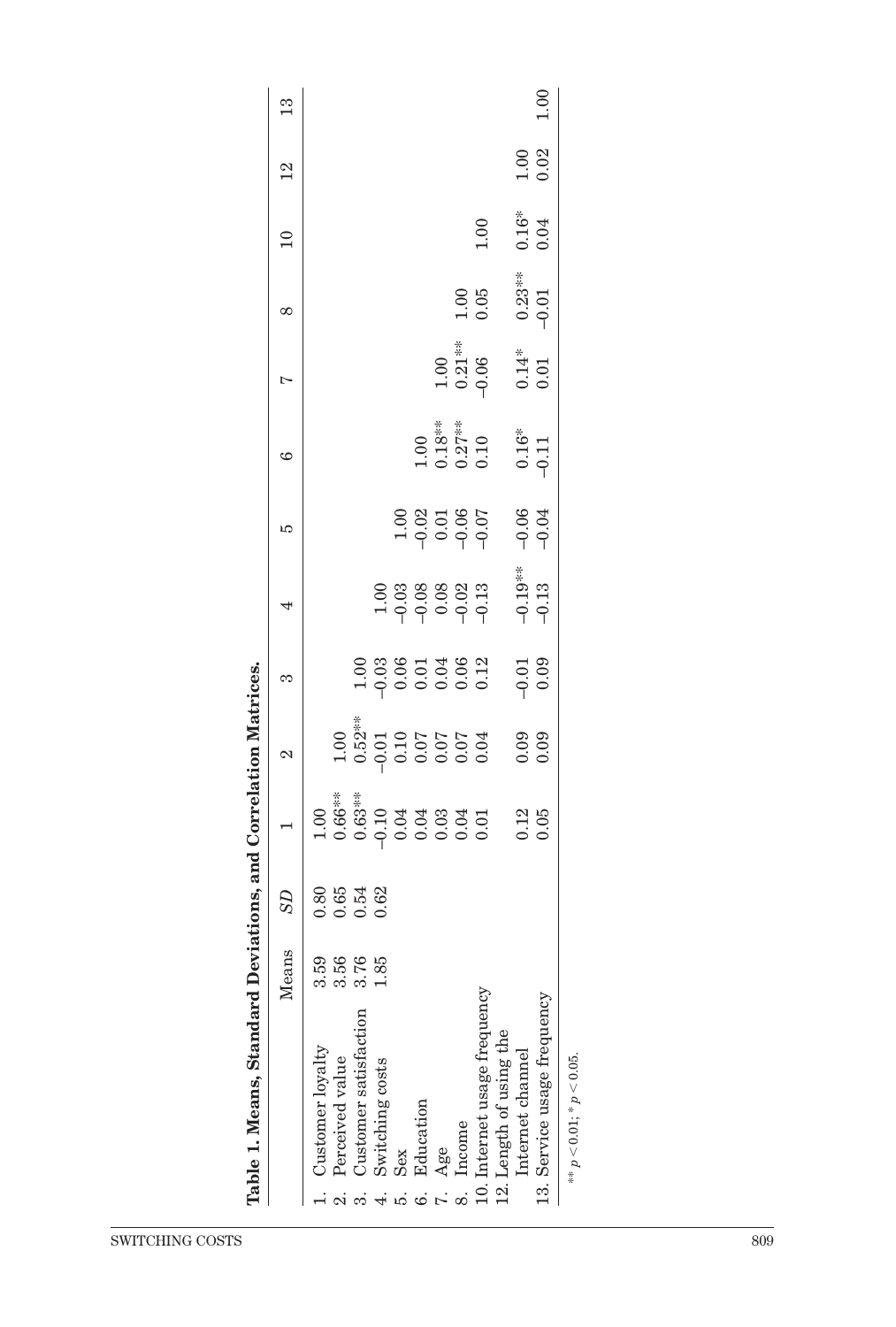ings were greater than the recommended 0.4 cutoff and were statistically significant (Nunnally & Bernstein, 1994) (see Table 2). The chisquare statistic was significant. However, the ratio of the chi-square value relative to degrees of freedom (1.60) was less than the cutoff point of 2. Furthermore, the goodness-of-fit index (GFI), adjusted goodness-offit index, normed-fit index, nonnormed-fit index, and comparative-fit index were greater than the recommended 0.9; and the root-mean-square error of approximation (RMSEA) was less than 0.08 and not statistically different from 0.05 (Hair, Anderson, Tatham, & Black, 1995). Therefore, it was reasoned that the model fit the data reasonably well.

The internal validity of the measurement model was examined by calculating the composite reliability and average variance extracted (AVE) (Fornell & Larcker, 1981). All the composite reliabilities were well above the recommended 0.7 (Nunnally & Bernstein, 1994). The AVE represents the amount of variance captured by the construct's measures relative to measurement error and the correlations among the latent variables. In this study, the AVE of each measure extracted more than or equal to 50% of the variance (Bagozzi & Yi, 1988). The internal validity of the measurement model appears to be adequate.

The discriminant validity of the measures was examined in two ways. First, the AVE was compared with the square of the parameter estimate among the latent variables (Fornell & Larcker, 1981). The correlation among the indicators of each construct was greater than that between a construct and any other construct. Second, the discriminant validity of each construct was evidenced by each indicator loading higher on the construct of interest than on any other variable.

## **RESULTS**

## **The Structural Model**

Simultaneous maximum-likelihood-estimation procedures were utilized in order to examine the hypothesized relationships among perceived value, customer satisfaction, and customer loyalty. Following the recommendation of MacKenzie and Lutz (1989), each latent construct was represented with a single index that is equal to the average score on the construct scale.

Table 3 presents the results of the coefficients and goodness-of-fit statistics. The chi-square statistic was significant; however, the ratio of the chi-square value relative to degree of freedom was less than the cut-off point of 2 ( $^2$  = 166.90, df = 89). Other fit indices, including GFI (0.92), RMSEA  $(0.061, 90\% \text{ CI} = 0.047-0.075)$ , indicate that the proposed model is a reasonable explanation of observed covariance among the study constructs. In addition, the model achieved a satisfactory level of goodness of fit in predicting the variance of customer loyalty (75%) and customer-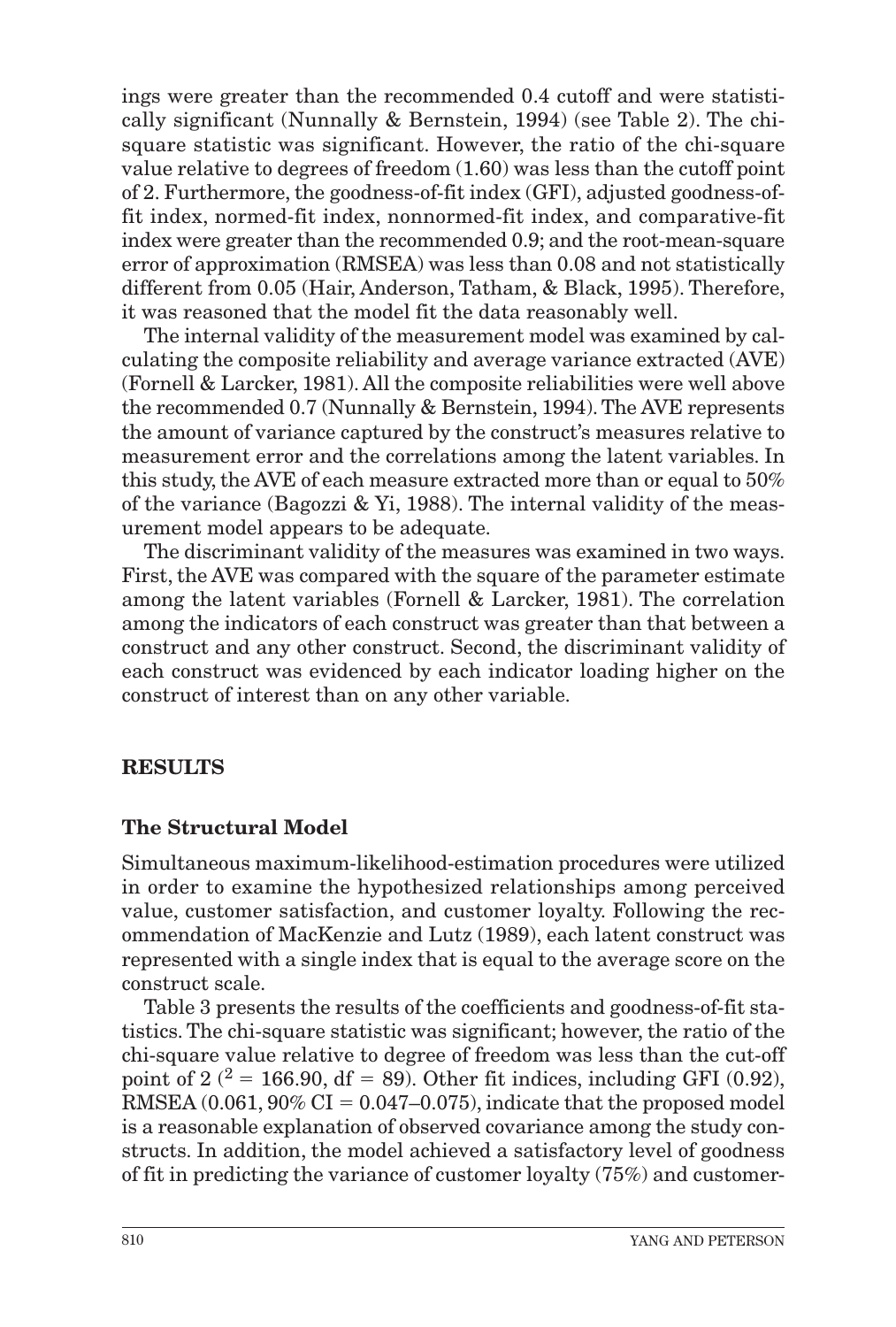| 0.82<br>0.50<br><b>Customer satisfaction (See Appendix)</b><br>0.83<br>Customer services<br>0.75<br>12.74<br>1.<br>2.<br>Order fulfillment<br>0.68<br>11.22<br>Ease of use<br>3.<br>0.77<br>13.03<br>Product portfolio<br>0.52<br>7.92<br>4.<br>Security/privacy<br>5.<br>0.69<br>0.69<br>Perceived value (Adapted from Levesque<br>& McDougall, 1996)<br>0.88<br>0.56<br>0.80<br>Compared to alternative companies,<br>1.<br>the company offers attractive<br>product/service costs.<br>0.58<br>9.56<br>Compared to alternative companies,<br>2.<br>the company charges me fairly for<br>0.87<br>similar products/services.<br>9.28<br>Compared to alternative companies,<br>3.<br>the company provides more free services.<br>0.55<br>8.85<br>Comparing what I pay to what I might<br>4.<br>get from other competitive companies,<br>I think the company provided me with<br>good value.<br>0.95<br>19.00<br>Comparing what I pay to what I<br>5.<br>might get from other competitive<br>companies, I think the company<br>provides me with good value.<br>0.86<br>16.21<br><b>Customer loyalty (Adapted from</b><br>Mols, 1998).<br>0.90<br>0.63<br>0.91<br>I say positive things about the company<br>1.<br>0.91<br>to other people.<br>18.00<br>I would recommend the company to those<br>2.<br>0.81<br>who seek my advice about such matters.<br>13.86<br>I would encourage friends and relatives<br>3.<br>0.93<br>to use the company.<br>18.93<br>I would post positive messages about the<br>4.<br>company on some Internet message board.<br>0.80<br>14.72<br>I intend to continue to do business<br>5.<br>with the present company.<br>0.45<br>5.52<br>I intend to do more business with the<br>6.<br>0.69<br>11.73<br>present company.<br>Switching costs (Jones, Mothersbaugh,<br>& Beatty, 2000)<br>0.80<br>$0.54\,$<br>0.78<br>It takes me a great deal of time and<br>1.<br>effort to get used to a new company.<br>0.68<br>11.02<br>It costs me too much to switch to another<br>2.<br>0.82<br>15.99<br>company.<br>In general it would be a hassle switching<br>3.<br>to another company.<br>0.74<br>12.20<br><b>Model fit indices</b><br>$\chi^2$ = 166.90 (P = 0.00), df = 89, $\chi^2$ /df = 1.88<br>$RMSEA = 0.06, GFI = 0.92$<br>$CFI = 0.99$ , $NFI = 0.98$ , $NNFI = 0.98$ | Constructs, Sources, and Scale Items | Loading | t value | CR | <b>AVE</b> | $\alpha$ |
|----------------------------------------------------------------------------------------------------------------------------------------------------------------------------------------------------------------------------------------------------------------------------------------------------------------------------------------------------------------------------------------------------------------------------------------------------------------------------------------------------------------------------------------------------------------------------------------------------------------------------------------------------------------------------------------------------------------------------------------------------------------------------------------------------------------------------------------------------------------------------------------------------------------------------------------------------------------------------------------------------------------------------------------------------------------------------------------------------------------------------------------------------------------------------------------------------------------------------------------------------------------------------------------------------------------------------------------------------------------------------------------------------------------------------------------------------------------------------------------------------------------------------------------------------------------------------------------------------------------------------------------------------------------------------------------------------------------------------------------------------------------------------------------------------------------------------------------------------------------------------------------------------------------------------------------------------------------------------------------------------------------------------------------------------------------------------------------------------------------------------------------------------------------------------------------------------------------------------------------------------------------------------------------------------|--------------------------------------|---------|---------|----|------------|----------|
|                                                                                                                                                                                                                                                                                                                                                                                                                                                                                                                                                                                                                                                                                                                                                                                                                                                                                                                                                                                                                                                                                                                                                                                                                                                                                                                                                                                                                                                                                                                                                                                                                                                                                                                                                                                                                                                                                                                                                                                                                                                                                                                                                                                                                                                                                                    |                                      |         |         |    |            |          |
|                                                                                                                                                                                                                                                                                                                                                                                                                                                                                                                                                                                                                                                                                                                                                                                                                                                                                                                                                                                                                                                                                                                                                                                                                                                                                                                                                                                                                                                                                                                                                                                                                                                                                                                                                                                                                                                                                                                                                                                                                                                                                                                                                                                                                                                                                                    |                                      |         |         |    |            |          |
|                                                                                                                                                                                                                                                                                                                                                                                                                                                                                                                                                                                                                                                                                                                                                                                                                                                                                                                                                                                                                                                                                                                                                                                                                                                                                                                                                                                                                                                                                                                                                                                                                                                                                                                                                                                                                                                                                                                                                                                                                                                                                                                                                                                                                                                                                                    |                                      |         |         |    |            |          |
|                                                                                                                                                                                                                                                                                                                                                                                                                                                                                                                                                                                                                                                                                                                                                                                                                                                                                                                                                                                                                                                                                                                                                                                                                                                                                                                                                                                                                                                                                                                                                                                                                                                                                                                                                                                                                                                                                                                                                                                                                                                                                                                                                                                                                                                                                                    |                                      |         |         |    |            |          |
|                                                                                                                                                                                                                                                                                                                                                                                                                                                                                                                                                                                                                                                                                                                                                                                                                                                                                                                                                                                                                                                                                                                                                                                                                                                                                                                                                                                                                                                                                                                                                                                                                                                                                                                                                                                                                                                                                                                                                                                                                                                                                                                                                                                                                                                                                                    |                                      |         |         |    |            |          |
|                                                                                                                                                                                                                                                                                                                                                                                                                                                                                                                                                                                                                                                                                                                                                                                                                                                                                                                                                                                                                                                                                                                                                                                                                                                                                                                                                                                                                                                                                                                                                                                                                                                                                                                                                                                                                                                                                                                                                                                                                                                                                                                                                                                                                                                                                                    |                                      |         |         |    |            |          |
|                                                                                                                                                                                                                                                                                                                                                                                                                                                                                                                                                                                                                                                                                                                                                                                                                                                                                                                                                                                                                                                                                                                                                                                                                                                                                                                                                                                                                                                                                                                                                                                                                                                                                                                                                                                                                                                                                                                                                                                                                                                                                                                                                                                                                                                                                                    |                                      |         |         |    |            |          |
|                                                                                                                                                                                                                                                                                                                                                                                                                                                                                                                                                                                                                                                                                                                                                                                                                                                                                                                                                                                                                                                                                                                                                                                                                                                                                                                                                                                                                                                                                                                                                                                                                                                                                                                                                                                                                                                                                                                                                                                                                                                                                                                                                                                                                                                                                                    |                                      |         |         |    |            |          |
|                                                                                                                                                                                                                                                                                                                                                                                                                                                                                                                                                                                                                                                                                                                                                                                                                                                                                                                                                                                                                                                                                                                                                                                                                                                                                                                                                                                                                                                                                                                                                                                                                                                                                                                                                                                                                                                                                                                                                                                                                                                                                                                                                                                                                                                                                                    |                                      |         |         |    |            |          |
|                                                                                                                                                                                                                                                                                                                                                                                                                                                                                                                                                                                                                                                                                                                                                                                                                                                                                                                                                                                                                                                                                                                                                                                                                                                                                                                                                                                                                                                                                                                                                                                                                                                                                                                                                                                                                                                                                                                                                                                                                                                                                                                                                                                                                                                                                                    |                                      |         |         |    |            |          |
|                                                                                                                                                                                                                                                                                                                                                                                                                                                                                                                                                                                                                                                                                                                                                                                                                                                                                                                                                                                                                                                                                                                                                                                                                                                                                                                                                                                                                                                                                                                                                                                                                                                                                                                                                                                                                                                                                                                                                                                                                                                                                                                                                                                                                                                                                                    |                                      |         |         |    |            |          |
|                                                                                                                                                                                                                                                                                                                                                                                                                                                                                                                                                                                                                                                                                                                                                                                                                                                                                                                                                                                                                                                                                                                                                                                                                                                                                                                                                                                                                                                                                                                                                                                                                                                                                                                                                                                                                                                                                                                                                                                                                                                                                                                                                                                                                                                                                                    |                                      |         |         |    |            |          |
|                                                                                                                                                                                                                                                                                                                                                                                                                                                                                                                                                                                                                                                                                                                                                                                                                                                                                                                                                                                                                                                                                                                                                                                                                                                                                                                                                                                                                                                                                                                                                                                                                                                                                                                                                                                                                                                                                                                                                                                                                                                                                                                                                                                                                                                                                                    |                                      |         |         |    |            |          |
|                                                                                                                                                                                                                                                                                                                                                                                                                                                                                                                                                                                                                                                                                                                                                                                                                                                                                                                                                                                                                                                                                                                                                                                                                                                                                                                                                                                                                                                                                                                                                                                                                                                                                                                                                                                                                                                                                                                                                                                                                                                                                                                                                                                                                                                                                                    |                                      |         |         |    |            |          |
|                                                                                                                                                                                                                                                                                                                                                                                                                                                                                                                                                                                                                                                                                                                                                                                                                                                                                                                                                                                                                                                                                                                                                                                                                                                                                                                                                                                                                                                                                                                                                                                                                                                                                                                                                                                                                                                                                                                                                                                                                                                                                                                                                                                                                                                                                                    |                                      |         |         |    |            |          |
|                                                                                                                                                                                                                                                                                                                                                                                                                                                                                                                                                                                                                                                                                                                                                                                                                                                                                                                                                                                                                                                                                                                                                                                                                                                                                                                                                                                                                                                                                                                                                                                                                                                                                                                                                                                                                                                                                                                                                                                                                                                                                                                                                                                                                                                                                                    |                                      |         |         |    |            |          |
|                                                                                                                                                                                                                                                                                                                                                                                                                                                                                                                                                                                                                                                                                                                                                                                                                                                                                                                                                                                                                                                                                                                                                                                                                                                                                                                                                                                                                                                                                                                                                                                                                                                                                                                                                                                                                                                                                                                                                                                                                                                                                                                                                                                                                                                                                                    |                                      |         |         |    |            |          |
|                                                                                                                                                                                                                                                                                                                                                                                                                                                                                                                                                                                                                                                                                                                                                                                                                                                                                                                                                                                                                                                                                                                                                                                                                                                                                                                                                                                                                                                                                                                                                                                                                                                                                                                                                                                                                                                                                                                                                                                                                                                                                                                                                                                                                                                                                                    |                                      |         |         |    |            |          |
|                                                                                                                                                                                                                                                                                                                                                                                                                                                                                                                                                                                                                                                                                                                                                                                                                                                                                                                                                                                                                                                                                                                                                                                                                                                                                                                                                                                                                                                                                                                                                                                                                                                                                                                                                                                                                                                                                                                                                                                                                                                                                                                                                                                                                                                                                                    |                                      |         |         |    |            |          |
|                                                                                                                                                                                                                                                                                                                                                                                                                                                                                                                                                                                                                                                                                                                                                                                                                                                                                                                                                                                                                                                                                                                                                                                                                                                                                                                                                                                                                                                                                                                                                                                                                                                                                                                                                                                                                                                                                                                                                                                                                                                                                                                                                                                                                                                                                                    |                                      |         |         |    |            |          |
|                                                                                                                                                                                                                                                                                                                                                                                                                                                                                                                                                                                                                                                                                                                                                                                                                                                                                                                                                                                                                                                                                                                                                                                                                                                                                                                                                                                                                                                                                                                                                                                                                                                                                                                                                                                                                                                                                                                                                                                                                                                                                                                                                                                                                                                                                                    |                                      |         |         |    |            |          |
|                                                                                                                                                                                                                                                                                                                                                                                                                                                                                                                                                                                                                                                                                                                                                                                                                                                                                                                                                                                                                                                                                                                                                                                                                                                                                                                                                                                                                                                                                                                                                                                                                                                                                                                                                                                                                                                                                                                                                                                                                                                                                                                                                                                                                                                                                                    |                                      |         |         |    |            |          |
|                                                                                                                                                                                                                                                                                                                                                                                                                                                                                                                                                                                                                                                                                                                                                                                                                                                                                                                                                                                                                                                                                                                                                                                                                                                                                                                                                                                                                                                                                                                                                                                                                                                                                                                                                                                                                                                                                                                                                                                                                                                                                                                                                                                                                                                                                                    |                                      |         |         |    |            |          |
|                                                                                                                                                                                                                                                                                                                                                                                                                                                                                                                                                                                                                                                                                                                                                                                                                                                                                                                                                                                                                                                                                                                                                                                                                                                                                                                                                                                                                                                                                                                                                                                                                                                                                                                                                                                                                                                                                                                                                                                                                                                                                                                                                                                                                                                                                                    |                                      |         |         |    |            |          |
|                                                                                                                                                                                                                                                                                                                                                                                                                                                                                                                                                                                                                                                                                                                                                                                                                                                                                                                                                                                                                                                                                                                                                                                                                                                                                                                                                                                                                                                                                                                                                                                                                                                                                                                                                                                                                                                                                                                                                                                                                                                                                                                                                                                                                                                                                                    |                                      |         |         |    |            |          |
|                                                                                                                                                                                                                                                                                                                                                                                                                                                                                                                                                                                                                                                                                                                                                                                                                                                                                                                                                                                                                                                                                                                                                                                                                                                                                                                                                                                                                                                                                                                                                                                                                                                                                                                                                                                                                                                                                                                                                                                                                                                                                                                                                                                                                                                                                                    |                                      |         |         |    |            |          |
|                                                                                                                                                                                                                                                                                                                                                                                                                                                                                                                                                                                                                                                                                                                                                                                                                                                                                                                                                                                                                                                                                                                                                                                                                                                                                                                                                                                                                                                                                                                                                                                                                                                                                                                                                                                                                                                                                                                                                                                                                                                                                                                                                                                                                                                                                                    |                                      |         |         |    |            |          |
|                                                                                                                                                                                                                                                                                                                                                                                                                                                                                                                                                                                                                                                                                                                                                                                                                                                                                                                                                                                                                                                                                                                                                                                                                                                                                                                                                                                                                                                                                                                                                                                                                                                                                                                                                                                                                                                                                                                                                                                                                                                                                                                                                                                                                                                                                                    |                                      |         |         |    |            |          |
|                                                                                                                                                                                                                                                                                                                                                                                                                                                                                                                                                                                                                                                                                                                                                                                                                                                                                                                                                                                                                                                                                                                                                                                                                                                                                                                                                                                                                                                                                                                                                                                                                                                                                                                                                                                                                                                                                                                                                                                                                                                                                                                                                                                                                                                                                                    |                                      |         |         |    |            |          |
|                                                                                                                                                                                                                                                                                                                                                                                                                                                                                                                                                                                                                                                                                                                                                                                                                                                                                                                                                                                                                                                                                                                                                                                                                                                                                                                                                                                                                                                                                                                                                                                                                                                                                                                                                                                                                                                                                                                                                                                                                                                                                                                                                                                                                                                                                                    |                                      |         |         |    |            |          |
|                                                                                                                                                                                                                                                                                                                                                                                                                                                                                                                                                                                                                                                                                                                                                                                                                                                                                                                                                                                                                                                                                                                                                                                                                                                                                                                                                                                                                                                                                                                                                                                                                                                                                                                                                                                                                                                                                                                                                                                                                                                                                                                                                                                                                                                                                                    |                                      |         |         |    |            |          |
|                                                                                                                                                                                                                                                                                                                                                                                                                                                                                                                                                                                                                                                                                                                                                                                                                                                                                                                                                                                                                                                                                                                                                                                                                                                                                                                                                                                                                                                                                                                                                                                                                                                                                                                                                                                                                                                                                                                                                                                                                                                                                                                                                                                                                                                                                                    |                                      |         |         |    |            |          |
|                                                                                                                                                                                                                                                                                                                                                                                                                                                                                                                                                                                                                                                                                                                                                                                                                                                                                                                                                                                                                                                                                                                                                                                                                                                                                                                                                                                                                                                                                                                                                                                                                                                                                                                                                                                                                                                                                                                                                                                                                                                                                                                                                                                                                                                                                                    |                                      |         |         |    |            |          |
|                                                                                                                                                                                                                                                                                                                                                                                                                                                                                                                                                                                                                                                                                                                                                                                                                                                                                                                                                                                                                                                                                                                                                                                                                                                                                                                                                                                                                                                                                                                                                                                                                                                                                                                                                                                                                                                                                                                                                                                                                                                                                                                                                                                                                                                                                                    |                                      |         |         |    |            |          |
|                                                                                                                                                                                                                                                                                                                                                                                                                                                                                                                                                                                                                                                                                                                                                                                                                                                                                                                                                                                                                                                                                                                                                                                                                                                                                                                                                                                                                                                                                                                                                                                                                                                                                                                                                                                                                                                                                                                                                                                                                                                                                                                                                                                                                                                                                                    |                                      |         |         |    |            |          |
|                                                                                                                                                                                                                                                                                                                                                                                                                                                                                                                                                                                                                                                                                                                                                                                                                                                                                                                                                                                                                                                                                                                                                                                                                                                                                                                                                                                                                                                                                                                                                                                                                                                                                                                                                                                                                                                                                                                                                                                                                                                                                                                                                                                                                                                                                                    |                                      |         |         |    |            |          |
|                                                                                                                                                                                                                                                                                                                                                                                                                                                                                                                                                                                                                                                                                                                                                                                                                                                                                                                                                                                                                                                                                                                                                                                                                                                                                                                                                                                                                                                                                                                                                                                                                                                                                                                                                                                                                                                                                                                                                                                                                                                                                                                                                                                                                                                                                                    |                                      |         |         |    |            |          |
|                                                                                                                                                                                                                                                                                                                                                                                                                                                                                                                                                                                                                                                                                                                                                                                                                                                                                                                                                                                                                                                                                                                                                                                                                                                                                                                                                                                                                                                                                                                                                                                                                                                                                                                                                                                                                                                                                                                                                                                                                                                                                                                                                                                                                                                                                                    |                                      |         |         |    |            |          |
|                                                                                                                                                                                                                                                                                                                                                                                                                                                                                                                                                                                                                                                                                                                                                                                                                                                                                                                                                                                                                                                                                                                                                                                                                                                                                                                                                                                                                                                                                                                                                                                                                                                                                                                                                                                                                                                                                                                                                                                                                                                                                                                                                                                                                                                                                                    |                                      |         |         |    |            |          |
|                                                                                                                                                                                                                                                                                                                                                                                                                                                                                                                                                                                                                                                                                                                                                                                                                                                                                                                                                                                                                                                                                                                                                                                                                                                                                                                                                                                                                                                                                                                                                                                                                                                                                                                                                                                                                                                                                                                                                                                                                                                                                                                                                                                                                                                                                                    |                                      |         |         |    |            |          |
|                                                                                                                                                                                                                                                                                                                                                                                                                                                                                                                                                                                                                                                                                                                                                                                                                                                                                                                                                                                                                                                                                                                                                                                                                                                                                                                                                                                                                                                                                                                                                                                                                                                                                                                                                                                                                                                                                                                                                                                                                                                                                                                                                                                                                                                                                                    |                                      |         |         |    |            |          |
|                                                                                                                                                                                                                                                                                                                                                                                                                                                                                                                                                                                                                                                                                                                                                                                                                                                                                                                                                                                                                                                                                                                                                                                                                                                                                                                                                                                                                                                                                                                                                                                                                                                                                                                                                                                                                                                                                                                                                                                                                                                                                                                                                                                                                                                                                                    |                                      |         |         |    |            |          |
|                                                                                                                                                                                                                                                                                                                                                                                                                                                                                                                                                                                                                                                                                                                                                                                                                                                                                                                                                                                                                                                                                                                                                                                                                                                                                                                                                                                                                                                                                                                                                                                                                                                                                                                                                                                                                                                                                                                                                                                                                                                                                                                                                                                                                                                                                                    |                                      |         |         |    |            |          |
|                                                                                                                                                                                                                                                                                                                                                                                                                                                                                                                                                                                                                                                                                                                                                                                                                                                                                                                                                                                                                                                                                                                                                                                                                                                                                                                                                                                                                                                                                                                                                                                                                                                                                                                                                                                                                                                                                                                                                                                                                                                                                                                                                                                                                                                                                                    |                                      |         |         |    |            |          |
|                                                                                                                                                                                                                                                                                                                                                                                                                                                                                                                                                                                                                                                                                                                                                                                                                                                                                                                                                                                                                                                                                                                                                                                                                                                                                                                                                                                                                                                                                                                                                                                                                                                                                                                                                                                                                                                                                                                                                                                                                                                                                                                                                                                                                                                                                                    |                                      |         |         |    |            |          |
|                                                                                                                                                                                                                                                                                                                                                                                                                                                                                                                                                                                                                                                                                                                                                                                                                                                                                                                                                                                                                                                                                                                                                                                                                                                                                                                                                                                                                                                                                                                                                                                                                                                                                                                                                                                                                                                                                                                                                                                                                                                                                                                                                                                                                                                                                                    |                                      |         |         |    |            |          |
|                                                                                                                                                                                                                                                                                                                                                                                                                                                                                                                                                                                                                                                                                                                                                                                                                                                                                                                                                                                                                                                                                                                                                                                                                                                                                                                                                                                                                                                                                                                                                                                                                                                                                                                                                                                                                                                                                                                                                                                                                                                                                                                                                                                                                                                                                                    |                                      |         |         |    |            |          |
|                                                                                                                                                                                                                                                                                                                                                                                                                                                                                                                                                                                                                                                                                                                                                                                                                                                                                                                                                                                                                                                                                                                                                                                                                                                                                                                                                                                                                                                                                                                                                                                                                                                                                                                                                                                                                                                                                                                                                                                                                                                                                                                                                                                                                                                                                                    |                                      |         |         |    |            |          |
|                                                                                                                                                                                                                                                                                                                                                                                                                                                                                                                                                                                                                                                                                                                                                                                                                                                                                                                                                                                                                                                                                                                                                                                                                                                                                                                                                                                                                                                                                                                                                                                                                                                                                                                                                                                                                                                                                                                                                                                                                                                                                                                                                                                                                                                                                                    |                                      |         |         |    |            |          |
|                                                                                                                                                                                                                                                                                                                                                                                                                                                                                                                                                                                                                                                                                                                                                                                                                                                                                                                                                                                                                                                                                                                                                                                                                                                                                                                                                                                                                                                                                                                                                                                                                                                                                                                                                                                                                                                                                                                                                                                                                                                                                                                                                                                                                                                                                                    |                                      |         |         |    |            |          |
|                                                                                                                                                                                                                                                                                                                                                                                                                                                                                                                                                                                                                                                                                                                                                                                                                                                                                                                                                                                                                                                                                                                                                                                                                                                                                                                                                                                                                                                                                                                                                                                                                                                                                                                                                                                                                                                                                                                                                                                                                                                                                                                                                                                                                                                                                                    |                                      |         |         |    |            |          |

#### **Table 2. CFA Results of Measures.**

*Note:* CR = Composite Reliability; AVE = Average Variance Extracted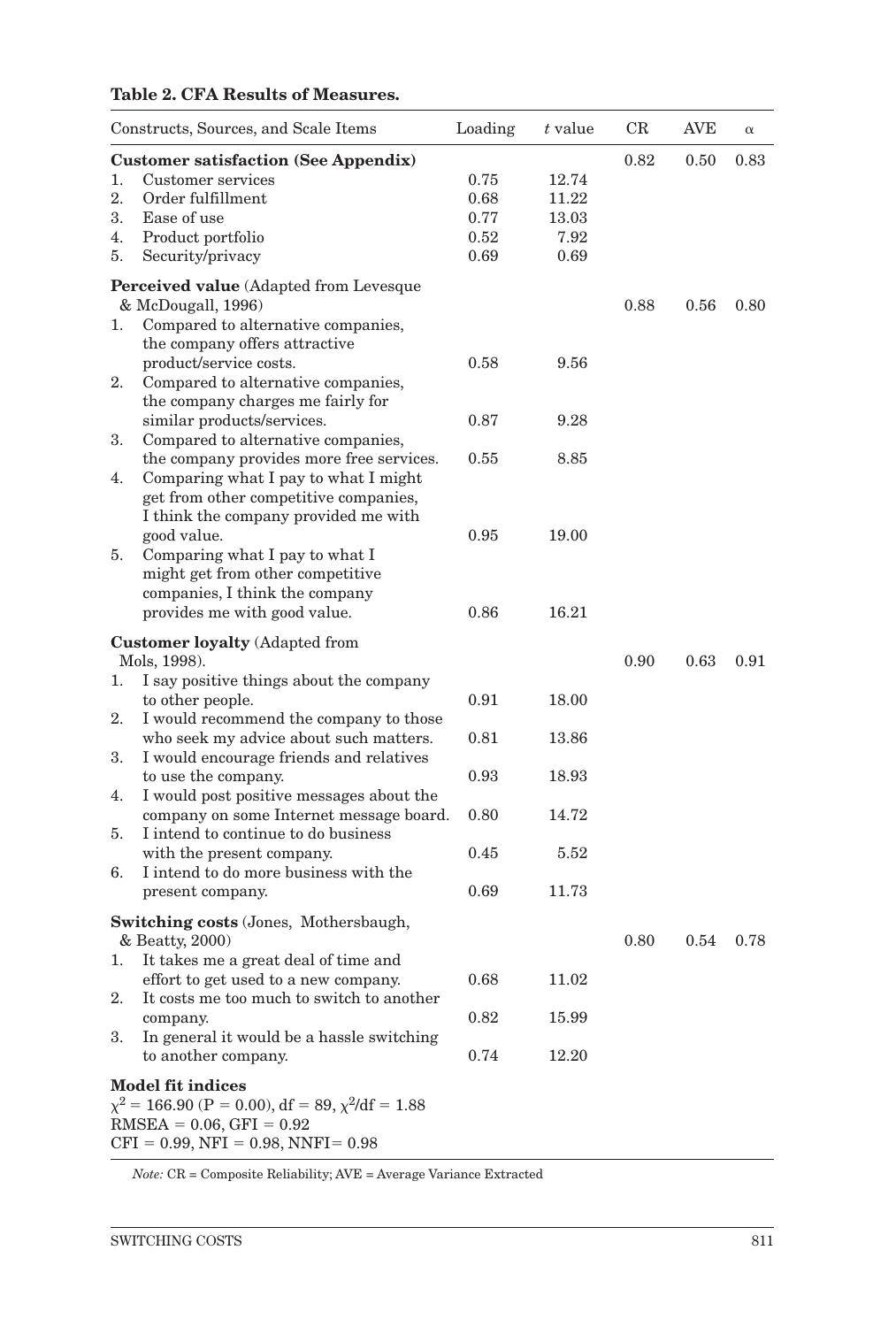|                              | Coefficient    | t value  |
|------------------------------|----------------|----------|
| Dependent Variable:          |                |          |
| <b>Customer Satisfaction</b> |                |          |
| $\mathbb{R}^2$               | 0.43           |          |
| Perceived Value              | 0.65           | $8.65**$ |
| Dependent Variable:          |                |          |
| Customer Loyalty             |                |          |
| $R^2$                        | 0.75           |          |
| Perceived Value              | 0.60           | $7.17**$ |
| <b>Customer Satisfaction</b> | 0.34           | $5.48**$ |
| Goodness-of-Fit Statistics   |                |          |
| Chi-square (p-value)         | 166.90(0.00)   |          |
| df                           | 89             |          |
| <b>GFI</b>                   | 0.92           |          |
| <b>RMSR</b>                  | 0.046          |          |
| <b>RMSEA</b>                 | 0.061          |          |
| $(90\% \text{ CI})$          | (0.047, 0.075) |          |

#### **Table 3. Structural Equation Models of Satisfaction, Perceived Value, and Loyalty.**

 $*$ : $p < 0.01$ .

perceived value (43%). These indicators demonstrate the fit of the proposed model to the aggregate data. Therefore, further analyses of relationships among the modeled constructs were conducted.

As expected, perceived value and customer satisfaction are two powerful predictors of customer loyalty (the coefficients were 0.60 and 0.34, respectively). Thus, both H1 and H2 are supported. The effect of perceived value on customer satisfaction was also significant. Therefore, H3 is supported. The increased R2 value (0.32, from 0.43 to 0.75) resulting from adding customer satisfaction in the equation is significantly large, indicating that customer satisfaction is a mediating variable in linking customer-perceived value and loyalty (Baron & Kenny, 1986).

## **Moderating Effects of Switching Costs on Customer Loyalty**

The fourth and fifth hypotheses posit the moderating effects of switching costs on customer loyalty through satisfaction and perceived value. An analytic procedure for testing moderator effects proposed by Baron and Kenny (1986) was followed. The hierarchical moderated regression analysis was appropriate in order to examine moderating effects (Aiken & West, 1991; Newsom, Prigerson, Schulz, & Reynolds, 2001).

Each construct with multi-items was measured through a single index by averaging the item scores for each construct. Thus, the moderator variable, two independent variables, and control variables (i.e., demographic and usage variables) were treated as continuous variables. Initially, a regression of customer loyalty with both control variables and independ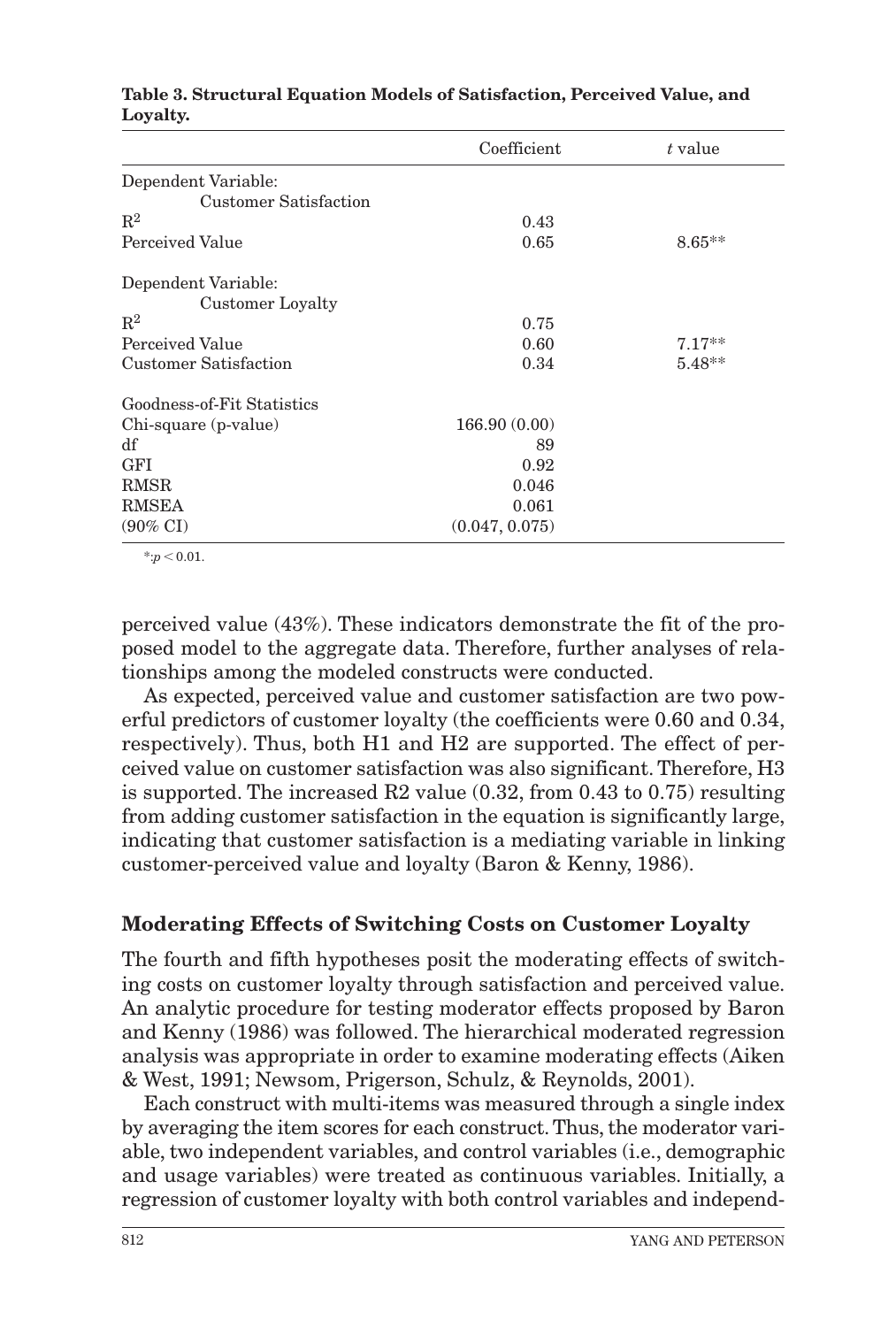ent variables was conducted (see the short model in Table 4). To avoid the multicollinearity issue, the scores of the perceived value variable and two moderators were mean centered.The analysis-of-variance inflation factors confirmed that multicollinearity among the tested variables did not exist. Variance inflation factors are a scaled version of the multiple-correlation coefficients between one variable and the remainder of the independent variables. Because all variance inflation factors were below the cutoff value of 10, multicollinearity among the variables was not supported (Aiken & West, 1991). Thus, two product variables that were included as interaction variables in the large models were formed.

The results reported in Table 4 revealed some interesting findings. Although switching costs have a positive impact on customer loyalty, their direct effect on loyalty was insignificant at  $\alpha = 0.05$  level ( $\alpha = 0.045$ ) and 0.06, respectively). This is consistent with previous studies and arguments (Fornell, 1992; Lee et al., 2001). Additionally, the interactions of switching costs with both customer satisfaction and perceived value imposed negative and negligible influences on customer loyalty ( $α = -0.06$ ) and  $-0.08$  for the financial group;  $\alpha = 0.31$  and  $-0.22$  for the retailing group). Hence, H4 and H5 are not supported.

|                                        |           | Short Model | Large Model    |          |
|----------------------------------------|-----------|-------------|----------------|----------|
|                                        | $\beta^a$ | t value     | β <sup>a</sup> | t value  |
| Control variables                      |           |             |                |          |
| <b>Sex</b>                             | $-0.07$   | $-1.23$     | $-0.06$        | $-1.09$  |
| Education                              | $-0.15$   | $-0.25$     | $-0.01$        | $-0.22$  |
| Age                                    | $-0.01$   | $-0.12$     | $-0.01$        | $-0.19$  |
| Income                                 | 0.01      | 0.12        | 0.01           | 0.11     |
| Years of using the Internet channel    | 0.04      | 0.63        | 0.04           | 0.65     |
| Service usage frequency                | $-0.03$   | $-0.60$     | $-0.03$        | $-0.53$  |
| Internet usage frequency               | $-0.10$   | $-1.83$     | $-0.11$        | $-1.93$  |
| Independent variables                  |           |             |                |          |
| Customer satisfaction                  | 0.49      | $7.51**$    | 0.51           | $7.13**$ |
| Perceived value                        | 0.46      | $7.22**$    | 0.48           | $6.73**$ |
| Switching costs                        | 0.05      | 0.76        | 0.06           | 1.01     |
| Interactions                           |           |             |                |          |
| Switching costs                        |           |             |                |          |
| X customer satisfaction                |           |             | $-0.06$        | $-0.75$  |
| X perceived value                      |           |             | $-0.08$        | $-1.03$  |
| $R^2$                                  | 0.652     |             | 0.664          |          |
| Adjusted $\mathbb{R}^2$                | 0.623     |             | 0.629          |          |
| F-value                                | $22.31**$ |             | $19.23**$      |          |
| Incremental $R^2$                      |           |             | 0.012          |          |
| F-value for incremental $\mathbb{R}^2$ |           |             | $3.98*$        |          |
| N                                      | 235       |             | 235            |          |

**Table 4. Moderated Regression Analysis of the Effect of Switching Costs on Customer Loyalty (for the Whole Sample).**

<sup>a</sup> Standardized value; \**p* < 0.01; \*\**p* < 0.001.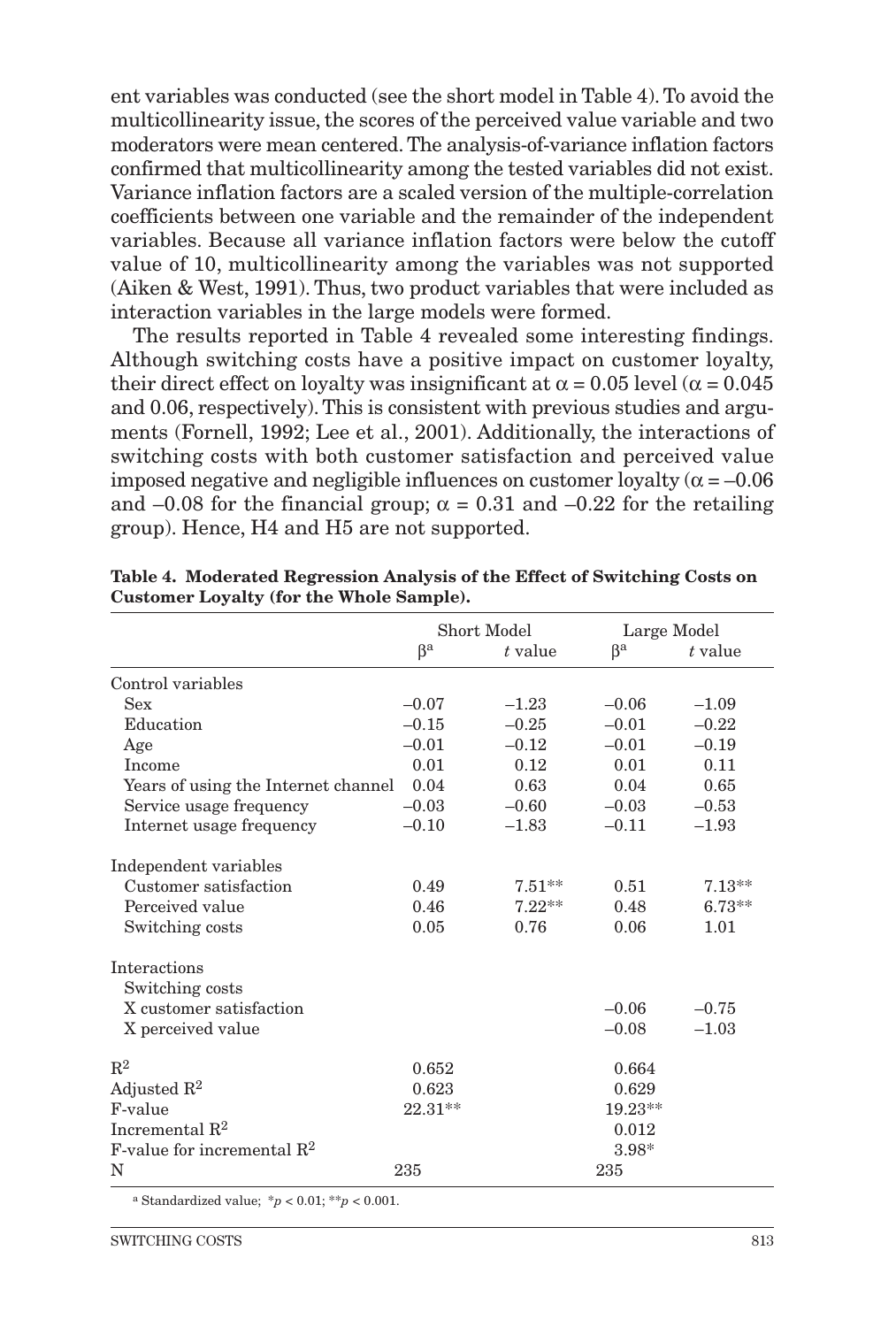As a whole, the increased  $R^2$ s in the larger model were marginally significant ( $F = 1.95, \alpha < 0.05$ ). This indicates that including the interaction terms in the main-effects model better explains customer loyalty. In other words, though switching costs do not have moderating effects on the relationships linking both customer satisfaction and perceived value with customer loyalty individually, the aggregated effect of switching costs on customer loyalty still matters.

Given the insignificant moderating effect of switching costs for the whole sample, further analyses were run by dichotomizing the sample according to the levels of customer satisfaction and customer loyalty, respectively.2 On the basis of the value of customer satisfaction, two subgroups were formed, with one having a customer-satisfaction value above the mean and another below the mean. Similarly, another two subgroups were formed in terms of the value of customer loyalty. Then, the above-mentioned analytic procedure for testing moderator effects was utilized for each of the four data sets. The results are summarized and reported in Table 5. The  $R^2$  values of the four models were all significant.

The results in Table 5 indicate that switching costs play a significant moderating role in the satisfaction–loyalty relationship only when the level of customer satisfaction is above the mean. The same applies to customer-perceived value. In contrast to previous findings, when the level of customer satisfaction or perceived value is below average, switching costs have no significant moderating impact in the association of customer loyalty with customer satisfaction and perceived value. The results suggest that switching costs could serve as exit barriers only when a firm's services are above average.

# **DISCUSSION**

## **Key Drivers of Loyalty**

The findings suggest that customer loyalty can be generated through improving customer satisfaction and offering high product/service value. To satisfy online customers, a firm may focus on five key dimensions identified by the current study. The first is to provide quality customer services. Specifically, company representatives should have the knowledge, including basic technology skills related to e-commerce and the Internet, to answer customer questions. They should understand customer-specific needs, have the capacity to handle problems that arise, and address customer complaints in a friendly manner. Then, it is vital for a firm to perform the service correctly by executing transactions accurately, maintaining customer records without error, and delivering orders promptly.

<sup>2</sup> The idea was developed on the basis of a suggestion provided by an anonymous reviewer.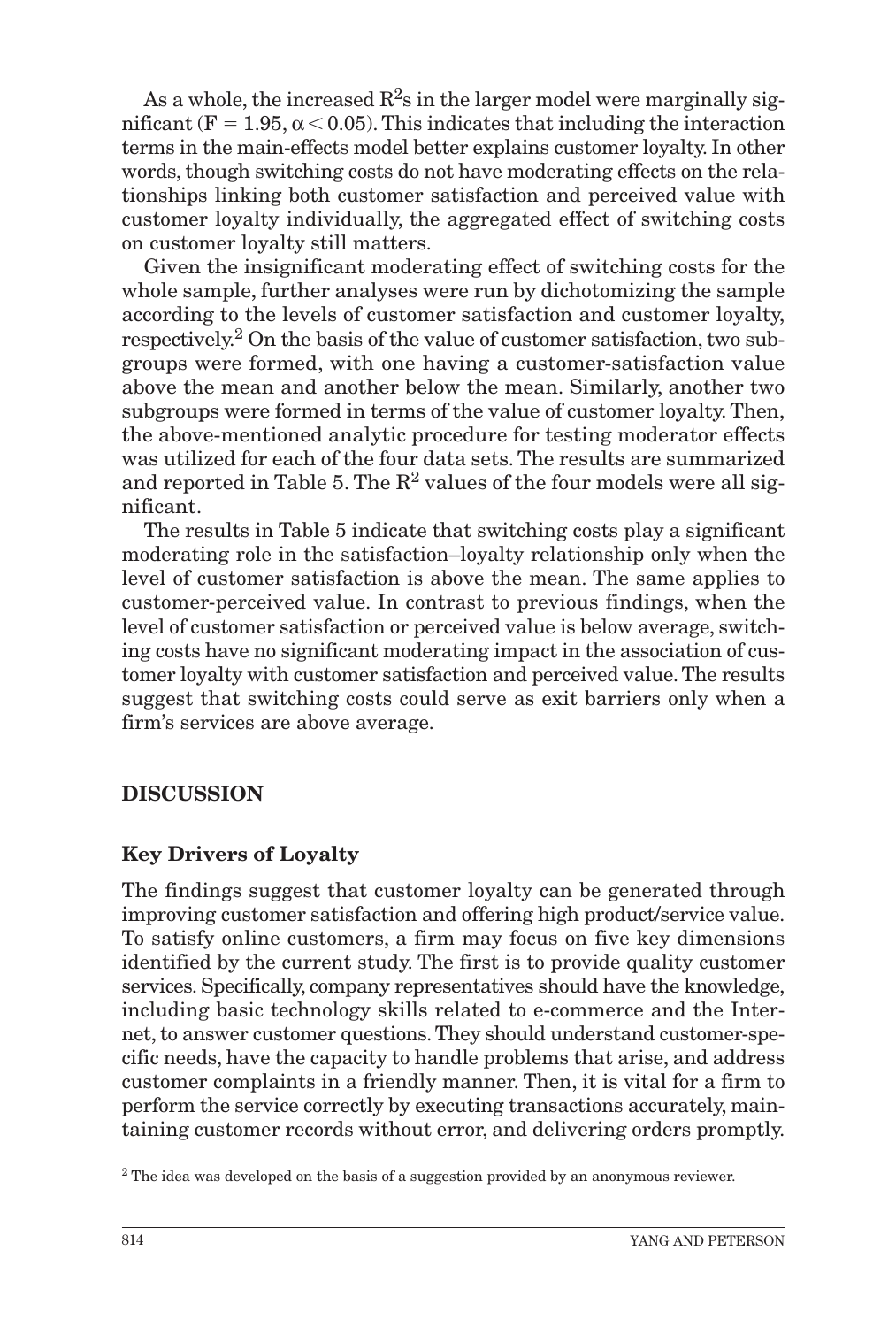|                         |               | When Perceived Value | When Customer<br>Satisfaction |            |
|-------------------------|---------------|----------------------|-------------------------------|------------|
|                         | Above Mean    | Below Mean           | Above Mean                    | Below Mean |
| Independent variables   |               |                      |                               |            |
| Customer satisfaction   | $0.41^{a***}$ | $0.54***$            | $0.23***$                     | $0.39***$  |
| Perceived value         | $0.33***$     | $0.24***$            | $0.60***$                     | $0.41***$  |
| Switching costs         | 0.09          | 0.07                 | $-0.03$                       | $-0.01$    |
| Interactions            |               |                      |                               |            |
| Switching costs         |               |                      |                               |            |
| X Customer satisfaction | $0.22**$      | 0.03                 | $0.19*$                       | 0.10       |
| X Perceived value       | $0.17*$       | 0.11                 | $0.18*$                       | 0.02       |
| $R^2$                   | 0.678         | 0.661                | 0.812                         | 0.651      |
| Adjusted $\mathbb{R}^2$ | 0.459         | 0.436                | 0.507                         | 0.424      |
| $F$ -value              | 18.18***      | $14.55***$           | $21.18***$                    | 14.45***   |
| N                       | 112           | 99                   | 108                           | 103        |

| Table 5. Moderated Regression Analysis of the Effect of Switching Costs on |  |
|----------------------------------------------------------------------------|--|
| Customer Loyalty, by Levels of Customer Satisfaction and Perceived Value.  |  |

*Note:* Dependent variable: customer loyalty; only the large models are shown; <sup>a</sup>standardized value;  $*_{p}$  < 0.05; \*\* $p$  < 0.01; \*\*\* $p$  < 0.001.

Third, online providers should differentiate their products from other sites by providing an appropriate range and offering features to target customers.

The last two aspects, ease of use and security/privacy, are relevant and essential to the Internet channel. Companies are well advised to design a user-friendly Web site that provides needed menu options and functions. The product information and content should be well-organized and structured, and not difficult to follow. A firm should adopt measures to assure customers that their personal information will be kept confidential and online transactions are safe. Gaining customer trust is essential in the Internet market.

Perceived value is another key driver of customer loyalty and also significantly influences customer satisfaction. As e-commerce has made cost transparency more feasible, total product/service cost, not solely the list price, has become an increasingly important feature for attracting customers. The total cost constitutes both explicit expenses (i.e., product/service price) and implicit expenses such as shipping costs, return costs, coupon usages, discount rewards, and free services. Additionally, firms should provide the product portfolio and value-added free services that are in demand to increase their competitive advantage. Customers make comparisons with both online and off-line competitors. Obtaining desired goods and services is, of course, a primary reason for customers to choose the Internet as an alternative purchasing channel.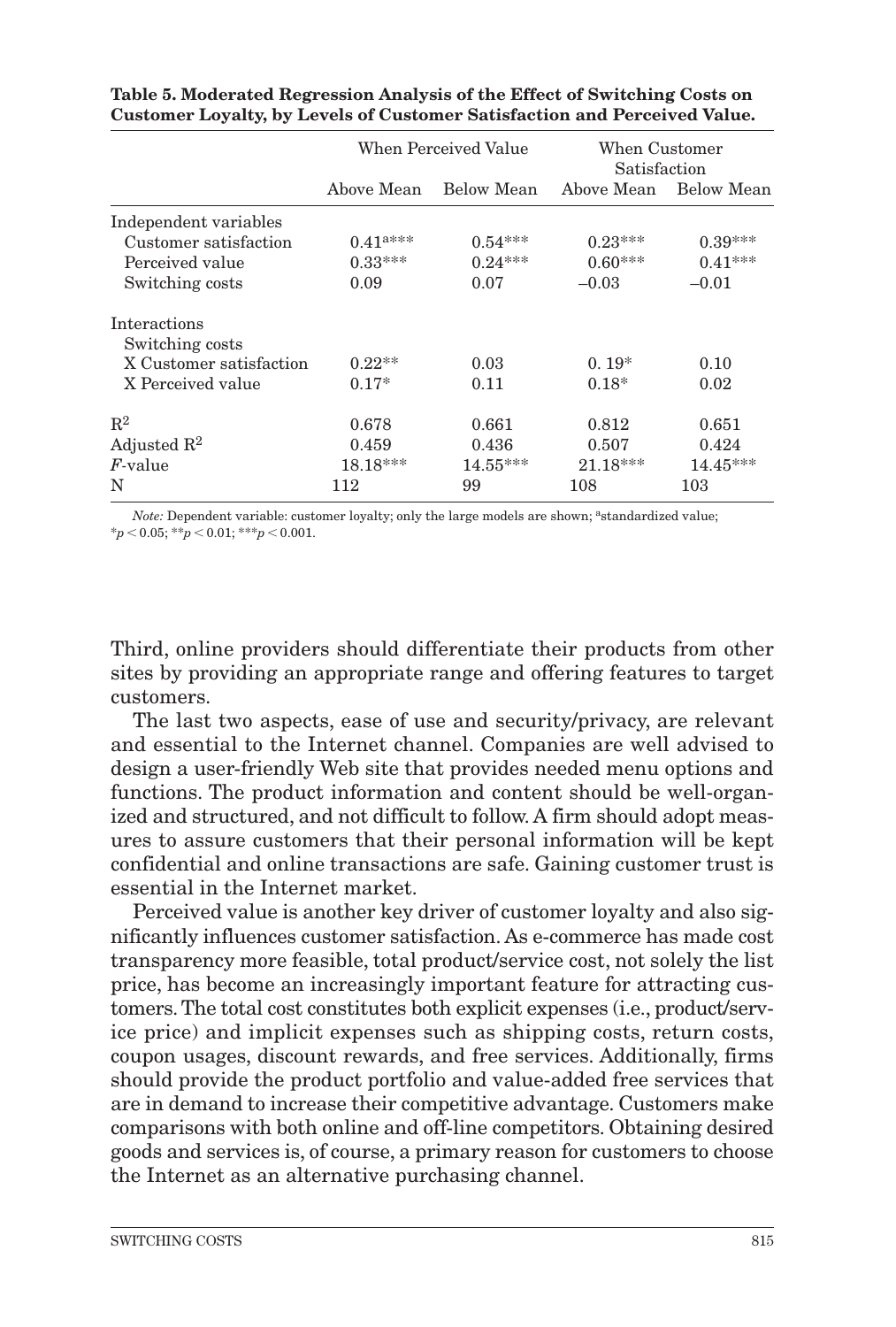#### **When Do Switching Costs Matter?**

Surprisingly, the study indicates that, on the basis of the aggregate sample, switching costs do not impose a significant moderating effect on the association of customer loyalty with customer satisfaction and perceived value. The addition of the two interaction terms to the main-effect model did better explain customer loyalty. The moderating effect of switching costs is significant only when customer satisfaction or customer-perceived value is higher than the average. These findings differ from those of some previous studies (e.g., Chen & Hitt, 2002).

The overall lack of a significant moderating effect for switching costs when combined with customer satisfaction and perceived value may be explained, at least in part, by the conflicting roles of switching costs on the one hand, and satisfaction and perceived value on the other.These two sets of variables may act at cross purposes to one another. Switching costs are essentially negative components—elements that online customers could perceive as impediments to effective use of the Internet for shopping. In fact, there is some evidence that switching costs reduce customer satisfaction (Hauser et al., 1994). On the other hand, customer satisfaction and perceived product value are potentially positive contributors to consumer loyalty and their contribution is provided through dimensions such as perceived ease of use, customer services, product portfolio, and security/privacy.The opposing forces created by differing motivations of switching costs and the other two variables could lead to the lack of significant interaction, as predicted by the last two hypotheses.

Further explanation may lie in the nature of e-commerce and the characteristics of online customers. Search engines have made it relatively easy to locate competitive companies and to compare prices. Respondents in the present study indicated that their perceived alternatives of service providers were higher (2.89 out of 5, which was the highest). Furthermore, because most online consumers are relatively well-educated and have been using computers for years, they may be able to handle many of the marketing hassles involving the issues related to switching barriers.Thus, the overall effect of switching costs on customer loyalty, both directly and indirectly, diminishes and appears not to be significant.

However, when a close examination of subgroups was taken, it reveals an interesting finding that the moderating effects of switching costs do exist when a customer satisfaction or perceived value level is above average. The results can be explained by both cost–benefit theory and prospect theory. Customers tend to employ the net utility, that is, switching benefits minus switching costs, to determine whether they will maintain their relationship with the current service provider. When perceived value or their satisfaction is above average, customers' chance of getting a better service from another provider is not likely to be high. Therefore, the increasing switching costs will reduce their net utility from the switching action, which in turn prevents them from switching. On the contrary,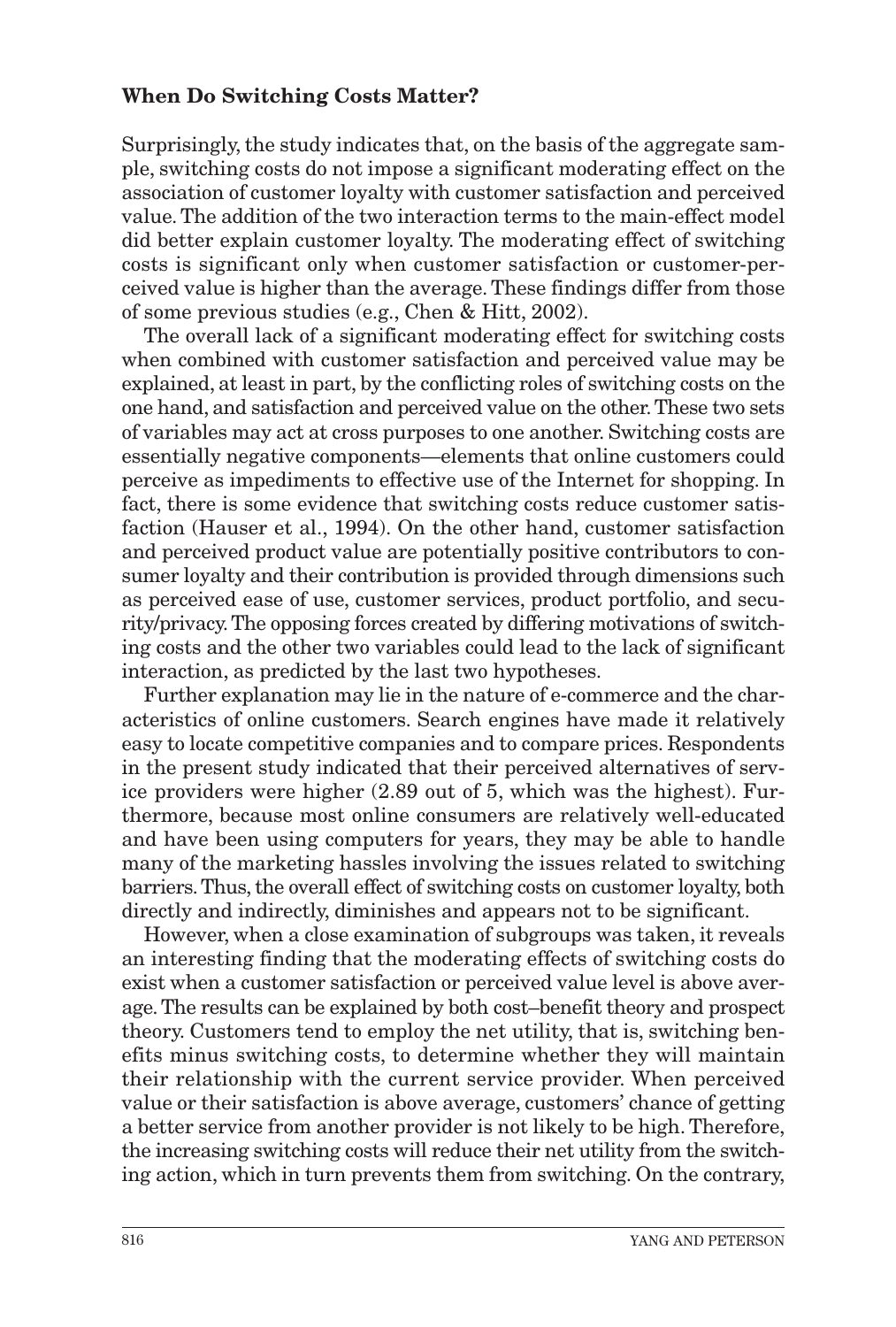when perceived value or satisfaction is below average, customers tend to consider that their losses are larger. According to switching costs, people exhibit loss aversion, i.e., losses loom larger than gains (Kahneman & Tversky, 1979). As a result, customers tend to overestimate the losses resulting from the existing service provider. Under this situation, the switching costs, no matter how high, are less important compared to their potential losses. In turn, the moderating effect of switching costs appears to be insignificant.

The fact that switching costs serve as a moderator only when the level of customer satisfaction or perceived value is above average has both theoretical and managerial implications. Theoretically, this asymmetric effect of switching costs has not been uncovered by previous studies. Thus, the finding adds incremental knowledge to marketing by providing empirical evidence to a question theoretically unanswered and vital in the rapidly developed electronic market. Managerially, under a competitive business environment, managers should focus on improving customer satisfaction and perceived value to a level that is at least above the industrial standards. Only after that can switching barriers take effect. If firm performance in providing value and satisfaction to customers is below average, any measures to establish switching barriers are likely to be fruitless.

## **Limitations**

This study is subject to several caveats. First, as was mentioned in the theoretical section, there are tremendous controversies over the definitions of customer satisfaction, perceived value, and loyalty. Although established measures from other studies were adopted and verified, and the e-satisfaction construct was further developed, other measurement versions may yield different results. For instance, customer eloyalty and perceived value may consist of multiple dimensions (Dick & Basu, 1994; M. A. Jones, Mothersbaugh, & Beatty, 2002; Oliver, 1999; Sweeney & Soutar, 2001; Woodruff, 1997). Thus, further studies may be needed as a means of adopting multiple dimensional measures to verify the results.

The second limitation lies in the samples, which were drawn mainly from users of highly competitive online services such as online financial and retailing services. For other industries, such as legal services, management consulting, and medical services, switching costs are higher and may play a greater role.

Finally, this study measured switching costs in a general way. Because of the complicated nature of switching costs (M. A. Jones et al., 2002), future studies may be needed to further explore antecedents of switching costs in the setting of e-commerce. Switching costs may influence customer loyalty through channels other than satisfaction and perceived value (Oliver, 1999). For instance, Oliver (1999) argues that switching bar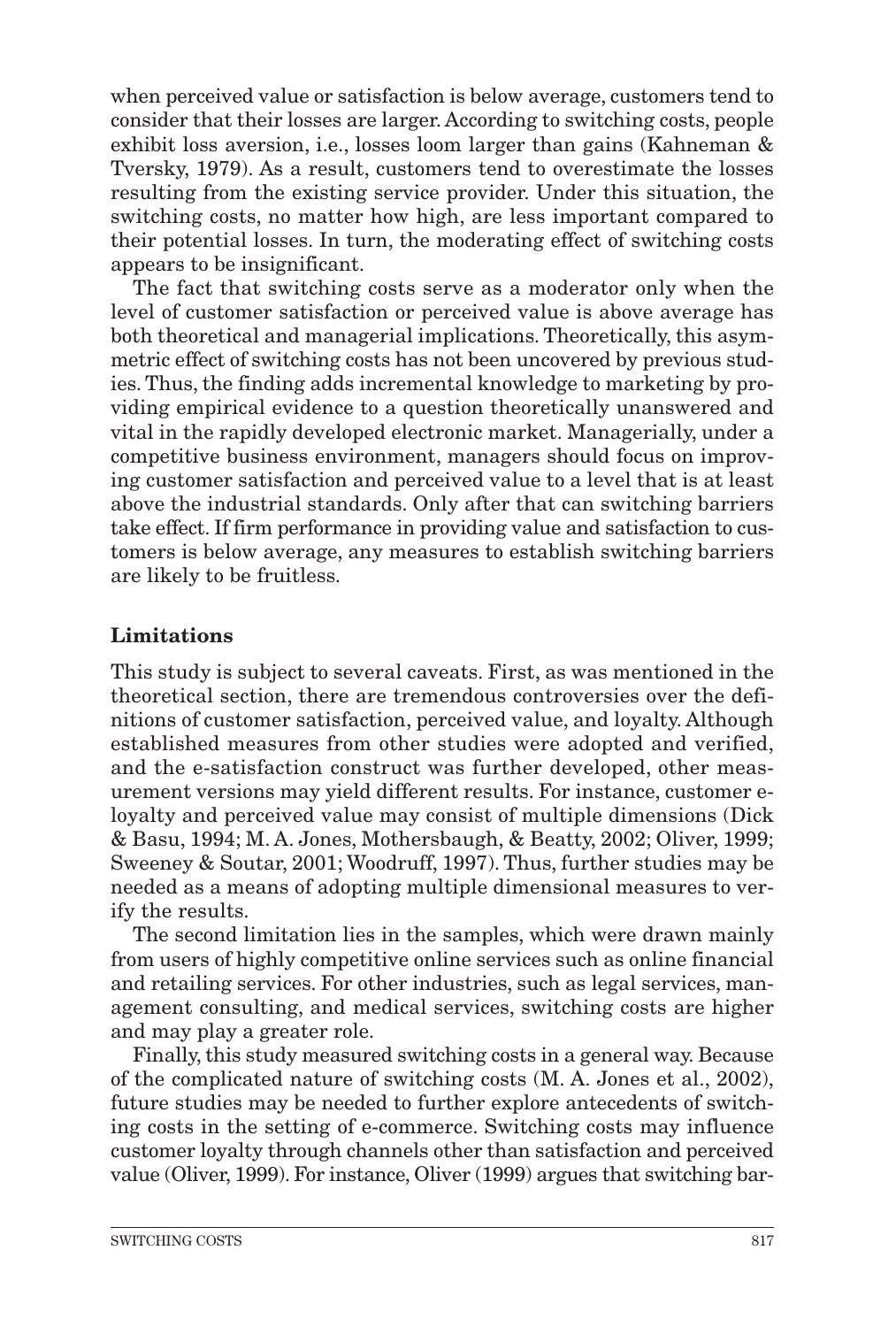riers such as social bonding and personal fortitude tend to keep customers loyal to a brand.

## **CONCLUSION**

The results, evoked from a Web-based survey of online service users, indicate that companies striving for customer loyalty should focus primarily on satisfaction and perceived value. The primary determinants of online satisfaction are customer services, order fulfillment, ease of use, product portfolio, and security/privacy. The moderating effects of switching costs on customer loyalty through satisfaction and perceived value are contingent upon the levels of customer satisfaction and perceived value. Indeed, switching costs serve as a moderator only when a firm achieves above-average performance regarding perceived value and customer satisfaction.

## **REFERENCES**

- Aiken, L. S., & West, S. G. (1991). Multiple regression: Testing and interpreting interactions. Newbury Park, CA: Sage.
- Anderson, E. W., & Mittal, V. (2000). Strengthening the satisfaction–profit chain. Journal of Service Research, 3, 107–120.
- Anderson, E.W., & Sullivan, M.W. (1993).The antecedents and consequences of customer satisfaction for the firms. Marketing Science, 12, 125–143.
- Anderson, J. C., & Gerbing, D.W. (1988). Structural equation modeling in practice: A review and recommended two-step approach. Psychological Bulletin, 103, 411–423.
- Bagozzi, R. P., & Yi, Y. (1988). On the evaluation of structural equation models. Journal of the Academy of Marketing Science, 16, 74–94.
- Bakos, J. Y. (1997). Reducing buyer search costs: Implications for electronic marketplaces. Management Science, 43, 1676–1692.
- Baron, R. M., & Kenny, D. A. (1986). The moderator–mediator variable distinction in social psychological research: Conceptual, strategic, and statistical considerations. Journal of Personality and Social Psychology, 51, 1173–1182.
- Bloemer, J., de Ruyter, K., & Wetzels, M. (1999). Linking perceived service quality and service loyalty:A multi-dimensional perspective. European Journal of Marketing, 33, 1082–1106.
- Bolton, R. N., & Drew, J. H. (1991). A longitudinal analysis of the impact of services changes on customer attitudes. Journal of Marketing, 55, 1–9.
- Bolton, R. N., & Lemon, K. N. (1999).A dynamic model of customers' usage of services: Usage as an antecedent and consequence of satisfaction. Journal of Marketing Research, 36, 171–186.
- Chang,T. Z., & Wildt,A. R. (1994). Price, product information, and purchase intention:An empirical study. Journal of the Academy of Marketing Science, 22, 16–27.
- Chen, P. Y., & Hitt, L. M. (2002). Measuring switching costs and the determinants of customer retention in Internet-enabled businesses: A study of the online brokerage industry. Information Systems Research, 13, 255–274.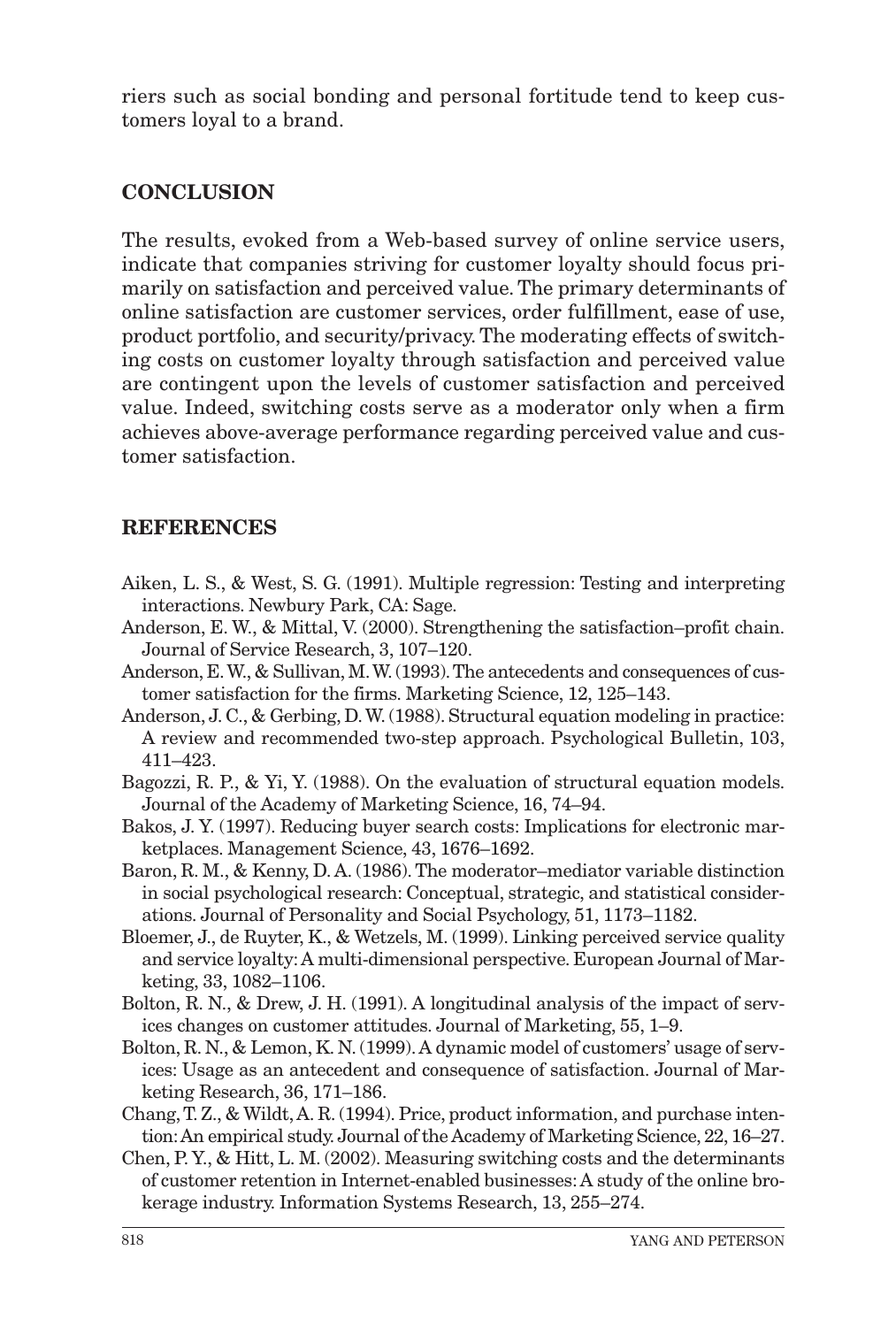- Cronin, J. J., & Taylor, S. A. (1992). Measuring service quality: A reexamination and extension. Journal of Marketing, 56, 55–68.
- Czepiel, J. A., & Gilmore, R. (1987). Exploring the concept of loyalty in services. In J.A. Czepiel, C.A. Congram, & J. Shanahan (Eds.),The services challenge: Integrating for competitive advantage (pp. 91–94). Chicago. IL: American Marketing Association.
- Davis, F. D. (1989). Perceived usefulness, perceived ease of use, and user acceptance of information technology. MIS Quarterly, 13, 319–340.
- Davis, F. D., Bagozzi, R. P., & Warshaw, P. R. (1989). User acceptance of computer technology: A comparison of two theoretical models. Management Science, 35, 982–1003.
- Devaraj, S., Fan, M., & Kohli, R. (2002).Antecedents of b2c channel satisfaction and preference: Validating e-commerce metrics. Information Systems Research, 13, 316–333.
- Dick, A. S., & Basu, K. (1994). Customer loyalty: Toward an integrated conceptual framework. Journal of Academy of Marketing Science, 22, 99–113.
- Fishbein, M., & Ajzen, I. (1975). Belief, attitude, intention, and behavior: An introduction to theory and research. Reading, MA: Addison-Wesley.
- Fornell, C. (1992). A national customer satisfaction barometer: The Swedish experience. Journal of Marketing, 56, 6–21.
- Fornell, C., & Larcker, D. F. (1981). Evaluating structural equation models with unobservable variables and measurement error. Journal of Marketing Research, 18, 39–50.
- Hair, J. F., Anderson, R. E., Tatham, R. L., & Black, W. C. (1995). Multivariate data analysis. Englewood Cliffs, NJ: Prentice Hall.
- Hauser, J. R., Simester, D. I., & Wernerfelt, B. (1994). Customer satisfaction incentives. Marketing Science, 13, 327–350.
- Holbrook, M. B. (1994).The nature of customer's value:An axiology of service in consumption experience. In R. T. Rust, & R. L. Oliver (Eds.), Service quality: New directions in theory and practice (pp. 21–71). Thousand Oaks, CA: Sage Publications.
- Jackson, B. B. (1985).Winning and keeping industrial customers:The dynamics of customer relationship. Lexington, MA: Lexington Books.
- Johnson, E. J., Moe, W., Fader, P. S., Bellman, S., & Lohse, J. (2000). On the depth and dynamics of online search behavior.Working paper.The Wharton School, University of Pennsylvania, Philadelphia.
- Jones, M. A., Mothersbaugh, D. L., & Beatty, S. E. (2000). Switching barriers and repurchase intentions in services. Journal of Retailing, 76, 259–274.
- Jones, M. A., Mothersbaugh, D. L., & Beatty, S. E. (2002). Why customers stay: Measuring the underlying dimensions of service switching costs and managing their differential strategic outcomes. Journal of Business Research, 55, 441–450.
- Jones, T. O., & Sasser, W. E. (1995). Why satisfied customer defects. Harvard Business Review, 71, 88–99.
- Kahneman, D., & Tversky, A. (1979). Prospect theory: An analysis of choice under risk. Econometrica, 47, 263–291.
- Kehoe, C., Pitkow, J., Sutton, K., Aggarwal, G., & Rogers, J. D. (1999). Results of GVU's tenth World Wide Web user survey.Available: http://www.cc.gatech.edu/gvu/ user\_surveys/survey-1998-10/tenthreport.html
- Lee, J., Lee, J., & Feick, L. (2001). The impact of switching costs on the customer satisfaction–loyalty link: Mobile phone service in France. Journal of Services Marketing, 15, 35–48.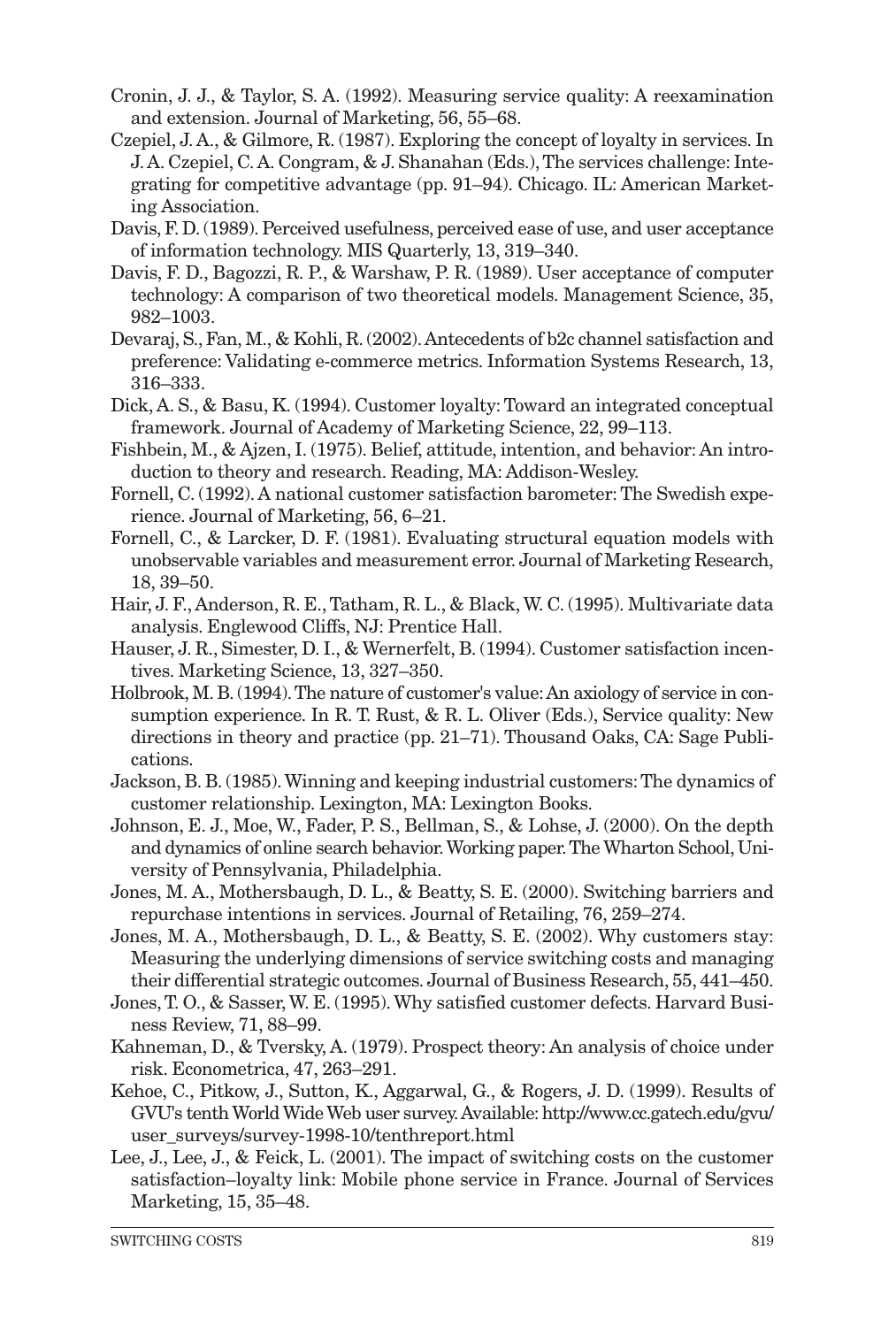- Levesque,T., & McDougall, G. H. G. (1996). Determinants of customer satisfaction in retail banking. International Journal of Bank Marketing, 14, 12–20.
- Lynch, J. G., & Ariely, D. (2000).Wine online: Search costs affect competition on price, quality, and distribution. Marketing Science, 19, 83–103.
- MacKenzie, S., & Lutz, R. J. (1989). An empirical examination of the structural antecedents of attitude toward the ad in an advertising pretesting context. Journal of Marketing, 53, 48–65.
- Marinoso, B. G. (2001). Technological incompatibility, endogenous switching costs and lock-in. The Journal of Industrial Economics, 44, 281–298.
- Mols, N. P. (1998).The behavioral consequences of PC banking. International Journal of Bank Marketing, 16, 195–201.
- Morgan, R. M., & Hunt, S. D. (1994).The commitment–trust theory of relationship marketing. Journal of Marketing, 28, 20–38.
- Neal,W. D. (1999). Satisfaction is nice, but value drives loyalty. Marketing Research, 21–23.
- Newsom, J. T., Prigerson, H. G., Schulz, R., & Reynolds III, C. F. (2001). Group differences in prediction in aging research: Statistical, methodological, and conceptual issues (pp. 1–45). Portland, OR: Portland State University.
- Nielsen, J., & Norman, D. A. (2000, February 14). Usability on the Web isn't a luxury. InformationWeek, pp. 65–73.
- Nielson, C. C. (1996). An empirical examination of switching cost investments in business-to-business marketing relationships. The Journal of Business and Industrial Marketing, 11, 38–60.
- Nunnally, J. C., & Bernstein, I. H. (1994). Psychometric theory. New York: McGraw-Hall.
- Oliver, R. (1993). Cognitive, affective and attribute bases of the satisfaction response. Journal of Consumer Research, 20, 418–430.
- Oliver, R. L. (1999). Whence customer loyalty? Journal of Marketing, 63, 33–44.
- Oliver, R. L., & DeSarbo, W. S. (1988). Response determinants in satisfaction judgments. Journal of Consumer Research, 14, 495–508.
- Parasuraman, A., & Grewal, D. (2000). The impact of technology on the quality–value–loyalty chain: A research agenda. Journal of Academic of Marketing Science, 28, 168–174.
- Parasuraman, A., Zeithaml, V. A., & Berry, L. L. (1988). SERVQUAL: A multipleitem scale for measuring consumer perceptions of service quality. Journal of Retailing, 64, 12–40.
- Podsakoff, P. M., & Organ, D. W. (1986). Self-reports in organizational research: Problems and prospects. Journal of Management, 12, 531–543.
- Port, M. E. (1980). Competitive strategy: Techniques for analyzing industries and competitors. New York: Macmillan.
- Ram, S., & Jung, H. S. (1991). How product usage influences customer satisfaction. Marketing Letters, 2, 403–411.
- Reichheld, F. F. (1996). Learning from customer defections. Harvard Business Review, 74, 56–67.
- Reichheld, F. F., Markey, R. G., & Hopton, C. (2000). E-customer loyalty—applying the traditional rules of business for online success. European Business Journal, 12, 173–179.
- Reichheld, F. F., & Sasser, W. E. (1990). Zero defections: Quality comes to services. Harvard Business Review, 68, 105–113.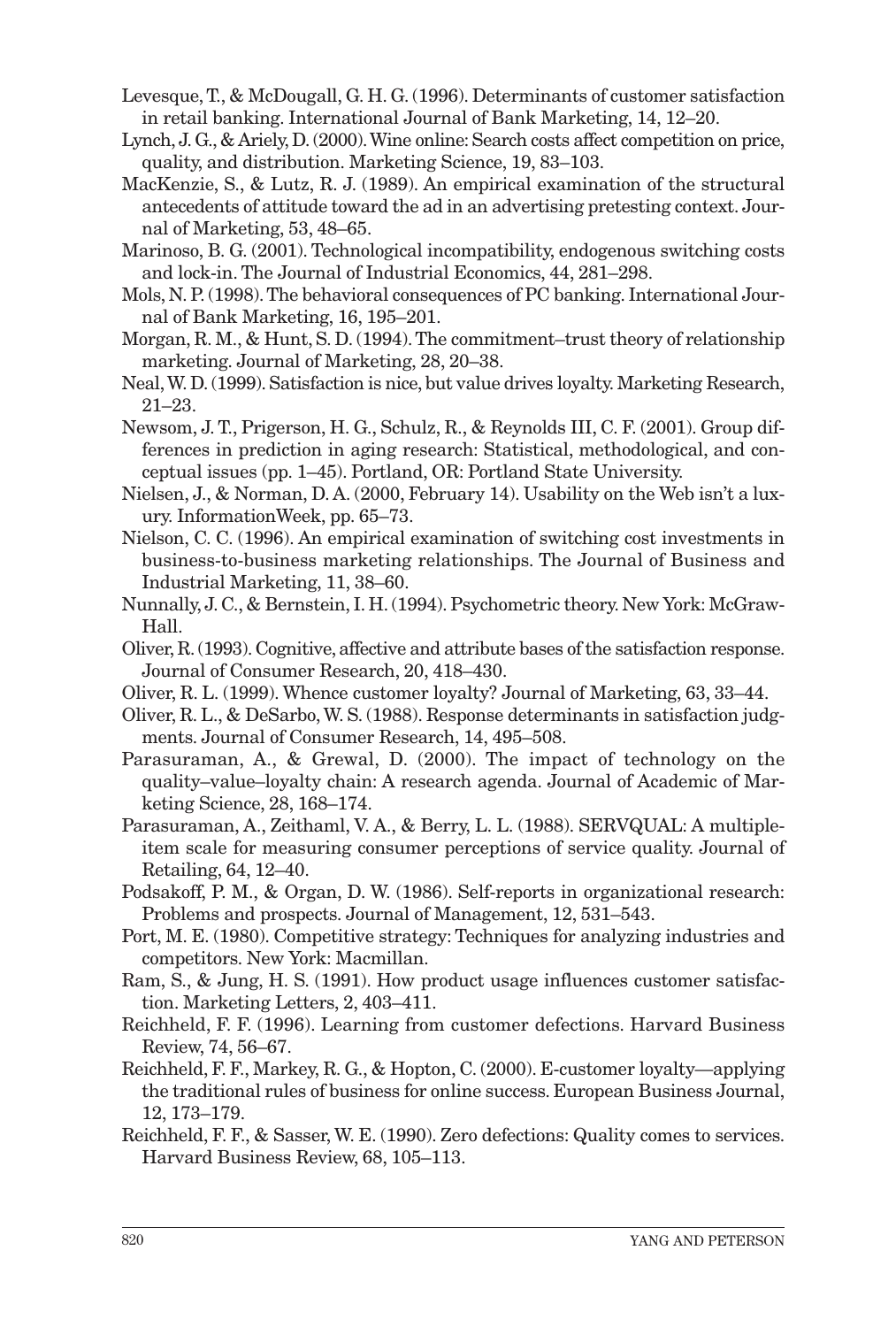- Reichheld, F. F., & Schefter, P. (2000). E-loyalty: Your secret weapon on the Web. Harvard Business Review, 78, 105–113.
- Sharma, N., & Patterson, P. (2000). Switching costs, alternative attractiveness and experience as moderators of relationship commitment in professional consumer services. International Journal of Service Industry Management, 11, 470–490.
- Sheehan, K. B., & Hoy, M. G. (2000). Dimensions of privacy concerns among online consumers. Journal of Public Policy and Marketing, 19, 62–73.
- Sirdeshmukh, D., Singh, J., & Sabol, B. (2002). Consumer trust, value, and loyalty in relational exchanges. Journal of Marketing, 66, 15–37.
- Sweeney, J. C., & Soutar, G. N. (2001). Consumer perceived value:The development of a multiple item scale. Journal of Retailing, 77, 203–220.
- Szymanski, D. M., & Henard, D. H. (2001). Customer satisfaction: A meta-analysis of the empirical evidence. Journal of Academic of Marketing Science, 29, 16–35.
- Szymanski, D. M., & Hise, R.T. (2000). E-satisfaction:An initial examination. Journal of Retailing, 76, 309–322.
- Viard, V. B. (2002). Do switching costs make markets more or less competitive? The case of 800-number portability. Stanford, CA: Stanford University.
- Walter, A., Thilo, A. M., & Helfert, G. (2002). The impact of satisfaction, trust, and relationship value on commitment: Theoretical considerations and empirical results. Unpublished working paper.
- Williamson, O. E. (1975). Markets and hierarchies, analysis and anti-trust implications: A study in the economics of organization. New York: Free Press.
- Williamson, O. E. (1981). The economics of organization: The transaction cost approach. American Journal of Sociology, 87, 548–577.
- Williamson, O. E. (1987). Transaction cost economics. Journal of Economic Behavior and Organization, 8, 617–625.
- Woodruff, R. B. (1997). Customer value: The next source of competitive advantage. Journal of the Academy of Marketing Science, 25, 139–153.
- Yang, Z., Peterson, R.T., & Cai, S. (2003). Service quality dimensions of Internet purchasing: An exploratory analysis. Journal of Services Marketing, 17, 685–698.
- Zeithaml,V.A. (2000). Service quality, profitability, and the economic worth of customers: What we know and what we need to learn. Journal of the Academy of Marketing Science, 28, 67–85.
- Zeithaml,V.A., Berry, L. L., & Parasuraman,A. (1996).The behavioral consequences of service quality. Journal of Marketing, 60, 31–46.
- Zeithaml, V. A., Parasuraman, A., & Malhotra, A. (2002). Service quality delivery through Web sites: A critical review of extant knowledge. Journal of the Academic of Marketing Science, 30, 362–375.

The authors thank the two anonymous reviewers for helpful comments on previous versions of this article. The first author gratefully acknowledges a research grant from the City University of Hong Kong (DAG Project No. 7100226).

Correspondence regarding this article should be sent to: Robin T. Peterson, Department of Marketing, New Mexico State University, Las Cruces, NM 88003 (ropeters@nmsu.edu).